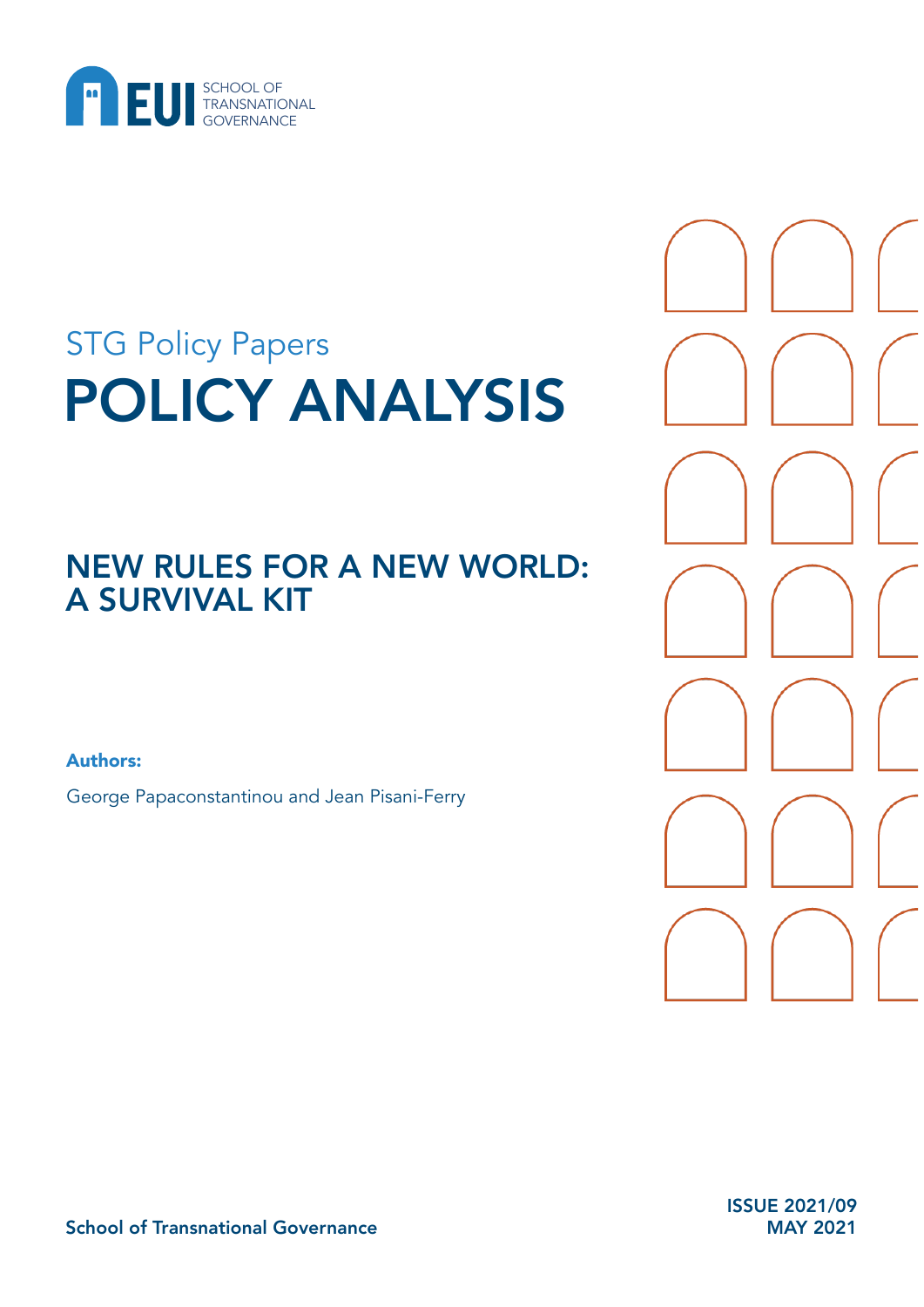

# EXECUTIVE SUMMARY

The COVID-19 pandemic has sharpened the imperative of global collective action, at a time when economic and geopolitical conditions were already not auspicious for comprehensive reform of the global institutional architecture. In order to address this mismatch, this paper builds on a critical analysis of the state of governance in nine different policy fields, examining in each case the nature of the collective action problem, the character of the legal and institutional response, and evolution over time. Of these fields, three are associated with major global commons: climate action, public health and the global digital infrastructure; three relate to main channels of global interconnectedness: international trade, international finance, and migrations; and three illustrate "behind-the-border" integration: competition policy, banking regulation and international tax coordination. Drawing on a comparative analysis of successes and failures in these fields, the paper sets out elements for designing and implementing an ambitious collective action strategy suited to the present context.



#### Authors and acknowledgements:

George Papaconstantinou | Professor of International Political Economy and Director of Executive Education at the School of Transnational Governance, European University Institute

Jean Pisani-Ferry | Tommaso Padoa-Schioppa Chair at Robert Schuman Centre for Advanced Studies, European University Insitute; Bruegel and Peterson Institute for International Economics

The authors are grateful to Adrien Bradley for his valuable comments and excellent research assistance; they would like to thank the co-organisers and participants in a series of dedicated seminars held with Bocconi University, Bruegel, the European Climate Foundation, the Global Governance Programme of the RCAS, the Hertie School, the London School of Economics, the Migration Policy Centre of the EUI, the OECD and the Oxford Internet Institute (see [tgg.eui.eu](https://tgg.eui.eu/) for a list of the seminars and the main conclusions from them) . Many of the ideas presented in this paper were born in these seminars.

The opinions of the authors represent personal opinions and do not represent the position or opinion of the European University Institute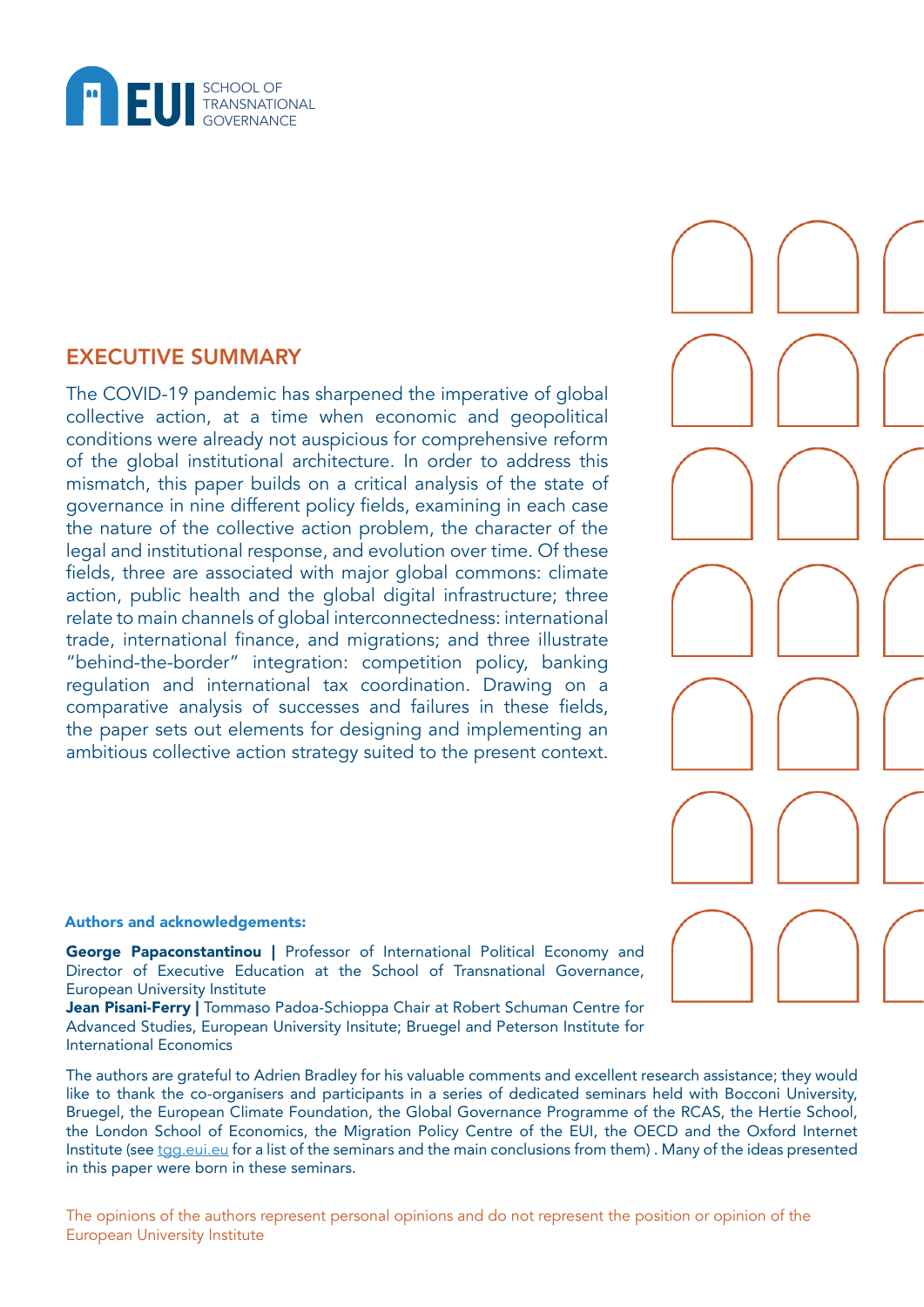# <span id="page-2-0"></span>1. INTRODUCTION

Discussions of global issues often start in hype and end in exaggeration. It is hard, however, to overemphasise how critical the present juncture is. The world that was hit by the pandemic was already in a state of turmoil. After serving as the defining paradigm of the last three decades, globalisation was being questioned by a combination of social discontent, political opposition and geopolitical rivalry. Decadeslong arrangements were falling apart, essential rules ignored, respected institutions bypassed. The direction of travel was highly uncertain.

Then came the pandemic. Epidemiologists warned early on that the virus could be defeated only if national responses were conceived as part of a joint action programme to tackle a common threat, implemented consistently. Far from eliciting a sense of common destiny, however, COVID-19 initially triggered disparate reactions. Great-power rivalry further tarnished the already diminished authority of the World Health Organisation. Vaccine nationalism overshadowed solidarity and vaccine imperialism hampered coordination.

And yet the imperative of global collective action has never been so strong. It has been known at least since the 19th century that contagious diseases epitomise the case for international cooperation[.1](#page-20-0) This old lesson remains fully relevant: absent a coordinated response, patchy immunisation creates fertile ground for the emergence of new variants; in turn, this portends the possibility of a generalised retrenchment behind borders and "chronic pandemics."[2](#page-20-0)

Despite initial missteps, can the pandemic serve as a wake-up call to global collective action? Before COVID-19, global governance was in a state of gridlock and hopes of reforming it were slim.[3](#page-20-0) Some sort of second best seemed the most ambitious form of action one could hope for. But because it highlights how much is at stake, the COVID-19 shock has the potential of triggering a reversal in attitudes. It would not be the first time: in the mid-1970s, the demise of the fixed exchange-rate system

triggered the creation of the G7; in 2008-9 the global financial crisis prompted the elevation of the G20 to leaders' level. Crises concentrate minds.

Remarkably, the pandemic has had an impact on the perception of the climate emergency. As observed early on by climate economist Gernot Wagner, the pandemic is like climate change at warp speed[.4](#page-20-0) The health crisis has given enhanced prominence to the warning that catastrophic climate change can only be contained if individual commitments are commensurate to the global challenge and implemented thoroughly.

#### Before COVID-19, global governance was in a state of gridlock and hopes of reforming it were slim " "

The arrival of a new US administration is another potential game-changer. The US-China rivalry will not disappear, but the Biden administration seeks agreements rather than confrontation and aims at multilateral responses. Europe also seems to exhibit a change in attitude not because it has retreated from nationalist territory but because it has become conscious of the need to invest political capital into repairing the rules-based system it claims to promote.

There should be no illusion: economic, political and geopolitical conditions are not auspicious for a comprehensive reform of the global institutional architecture. The world is not ready for a new Bretton Woods. If there is a road to effective collective action, it is a narrow and sinuous one, littered with obstacles that must be circumvented and interrupted by rivers that can only be crossed by feeling the stones. To chart out this road, policymakers should acknowledge that a large part of the global governance system does not work anymore and learn from what works despite inauspicious economic and political conditions.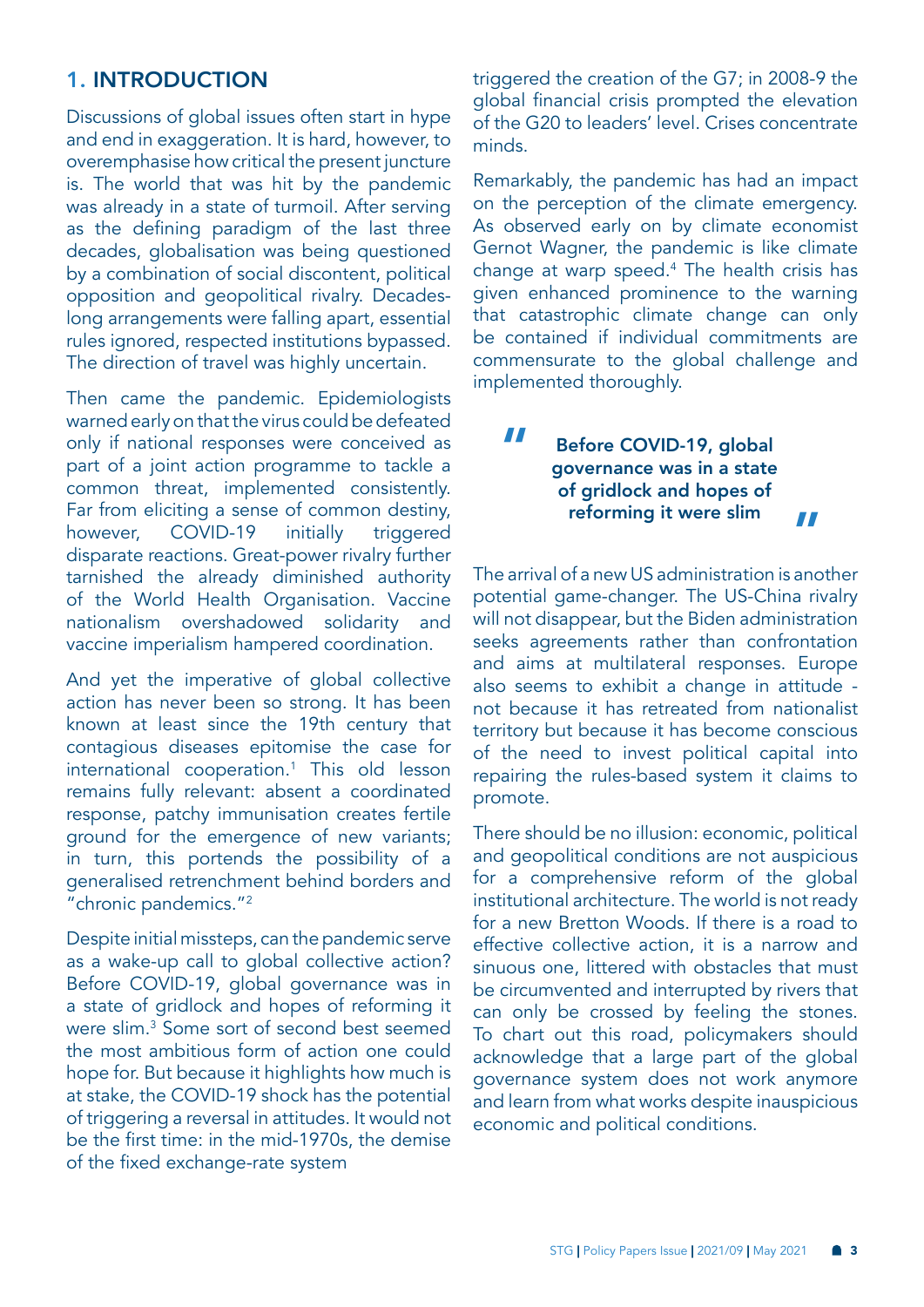# 2. "PROOF BY NINE" - THE FIELDS OF ENQUIRY

This paper is a contribution to defining rules for collective action in the new world we have entered – an attempt to identify the signposts for a new departure. To contribute to roadmapping, we build on a critical analysis of the state of collective action in nine different policy fields to find out what can be learned from successes and failures and what overriding lessons, if any, can be drawn from them.

The nine fields have been chosen in view of their intrinsic importance, but also to help derive broader lessons. The first three are associated with major global commons: *climate action, public health* and the *global digital infrastructure.* The next three relate to main channels of interconnectedness: flows of goods and services *(international trade*), of capital (international finance) and mobility of people (*migrations*). The final three illustrate "behind-the-border" integration involving alignment of national legislation and regulatory practices with a global standard: *competition policy, banking regulation* and *international tax coordination.* 

This paper is a contribution to defining rules for collective action in the new world we have entered – an attempt to identify the signposts for a new departure. **וו**<br>"

In each field, we start from three questions. First, the *nature* of the problem: Why is it that independent policy-making does not deliver a good enough outcome? What is the global public good that must be supplied? We approach these questions as economists and start by identifying the underlying international game. Not all games are alike: some entail strong risks of beggar-thy-neighbour behaviour; some are vulnerable to free-riding or departure from agreed commitments; some just require a modicum of mutual trust for cooperation to flourish; some demand leadership. Hence institutional solutions are not alike: there is no one-size-fits-all response, especially when

preferences across countries differ by a wide margin.

Our second question has to do with the *nature of the legal and institutional response.*  Rules and institutions serve to solve collective action problems. For sure, there is no oneto-one correspondence between problems and legal or institutional solutions. For good or bad reasons, institutions often outlive the problems that gave rise to their creation. But through delimiting what is acceptable and what is not, defining goals and providing a basis for consensus, they serve as catalysts for cooperative behaviour. So we examine the matching between problems and institutional solutions and assess how well the latter tackle the former.

Thirdly, we scrutinise *evolution over time*. As interdependence deepens and is transformed, problems change. Rules are amended – or not. Institutions change too, but not necessarily in parallel: their evolution – or lack thereof – follows its own logic. A rich history can be an encumbrance, when it encourages conservatism; but can also be a basis for building trust.

Political scientists have drawn attention to the growing complexity of global collective action arrangements, rightly focusing on overlapping responsibilities and contested authority. Our approach is different. By defining problems, scanning institutions and identifying historical legacies, we strive to distil what is at stake and at work in each field, and draw broader lessons. We see value in a bird's-eye view that highlights lessons of general relevance, even at the risk of overlooking particular features of the institutional set-up. In so doing, we aim at normative conclusions and recommendations for governance reforms, globally and in each field.

# 3. GLOBAL COMMONS: A FOUNDATION AGENDA

Preserving global commons such as a stable climate or biodiversity was understandably not initially on the agenda of the post-war architects of the international economic order. Less understandably, it was still a secondary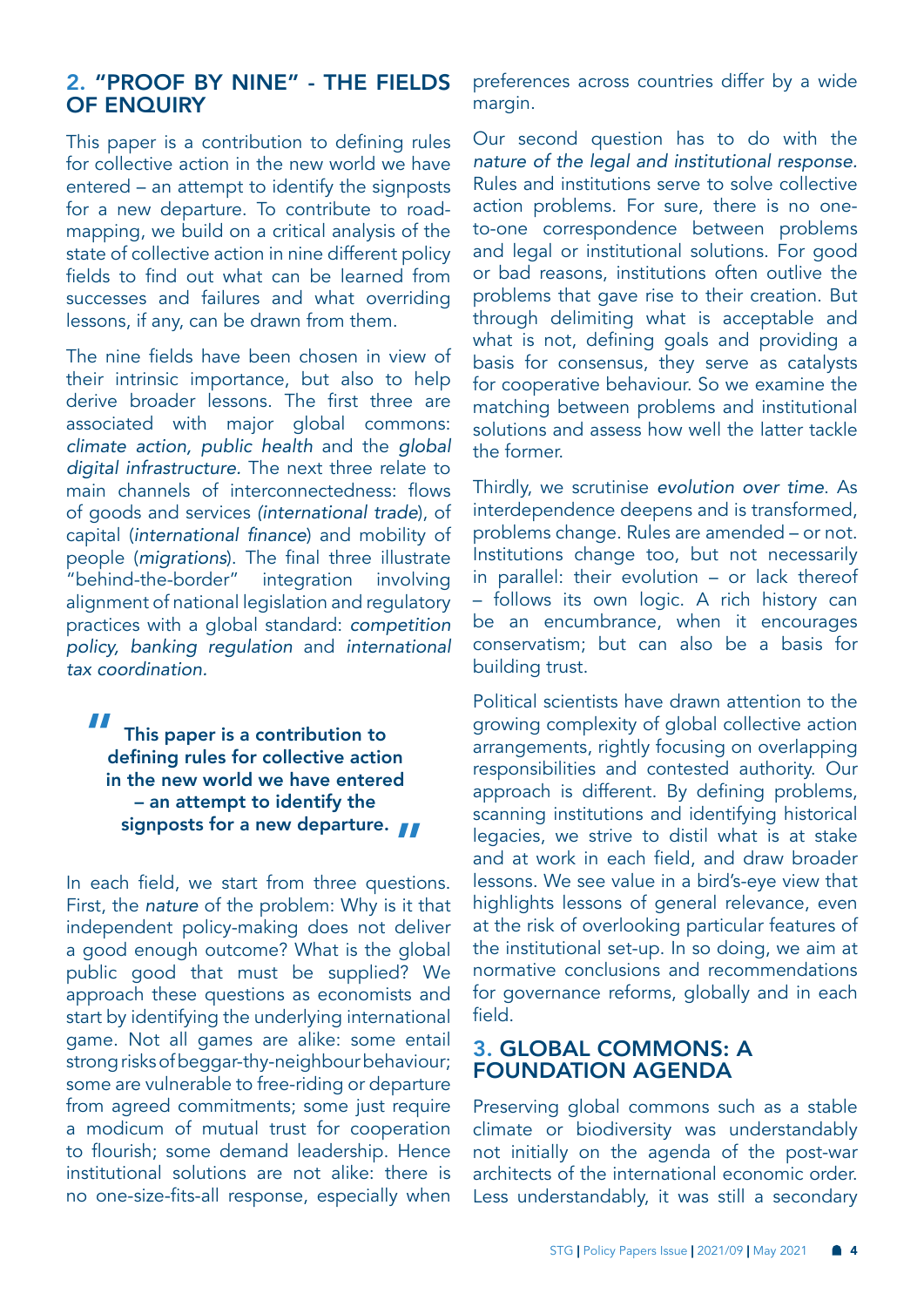<span id="page-4-0"></span>priority of the system's post-Cold War partial renewal. Until recently, the focus was on visible linkages through trade and capital flows, rather than on the invisible ties that bind the citizens of the world to a common destiny. The consequence is that to address pressing challenges of unprecedented magnitude, the global community can only rely on soft rules and weak institutions, and needs to invent new methods.

#### 3.1. Public health: Politics trump strong incentives to cooperate

The COVID-19 pandemic that catapulted health governance to the top of the global commons policy agenda encapsulates the worst and the best of global collective action. International cooperation failed to tackle prevention, pandemic preparedness and control. Early warning and prompt reaction could have helped contain the disease, but speed and frankness were found missing. In contrast, global scientific cooperation made it possible to quickly sequence the virus' genome, providing the foundation to remarkable achievements in vaccine research, funding and rollout (less so in vaccine distribution).

Disease prevention is in principle not the hardest of all collective action problems. There are strong reasons to cooperate internationally, obvious benefits in information-sharing, and few incentives to free ride. Rich countries even have a direct interest in helping poorer ones to tackle contagious diseases. Cooperation would thus appear to be much easier to achieve than in other fields, such as climate action<sup>[5](#page-20-0)</sup>. What is more, the lively global scientific health community forms a strong basis for coordinated evidence-based action.

Much of the failure can be traced to the politics of global health governance hampering action by the legacy institution in charge. Strong on paper, but weak in practice, the World Health Organisation is severely affected by UN system paralysis. It is composed of powerful regional entities, each with its own managerial character; it is structurally underfunded and dependent on grants from private organisations; it has no real inspection powers and no sanctioning capacity; and critically, its authority is severely limited by national sovereignty in health policy.

Lessons from this institutional paralysis were actually drawn before COVID-19. Next to the WHO is a constellation of nimble but more limited entities, representing funding efforts of multilateral agencies and institutions as well as public-private partnerships or philanthropy. Such ad-hoc coalitions have served their aims well. But they have further undermined the legitimacy and authority of the all-purpose health governance institution.

> The pandemic calls for no less than the repositioning of global health governance in the world order. "

"

Looking ahead, implementing a global vaccination strategy epitomises both the urgency and the challenges of collective action. A lingering pandemic and generalised border closures would cost far more than procuring vaccines to poor countries and helping them administer them. But effective cooperation is prevented again by the politics of public health: sovereignty concerns, reluctance to providing transparent information, vaccine nationalism, and the use of vaccines provision as a strategic tool for strengthening bilateral ties.

The current governance system is clearly not well equipped to deal with new (and possibly recurrent) pandemic emergencies. Political realities suggest that reform involves a secondbest approach, building on what works, scaling up successful initiatives. Despite current disappointment, the ACT Accelerator and COVAX, its vaccine pillar, still offer the best hope of a global vaccine strategy. Making such a coalition of the willing effective should be a priority.

A template for reform would distinguish two layers: a universal mechanism for standardsetting, information-sharing, monitoring and alert, managed by a reformed WHO; and cooperation schemes (for research, fighting against particular diseases, technologysharing, capacity-building) involving on a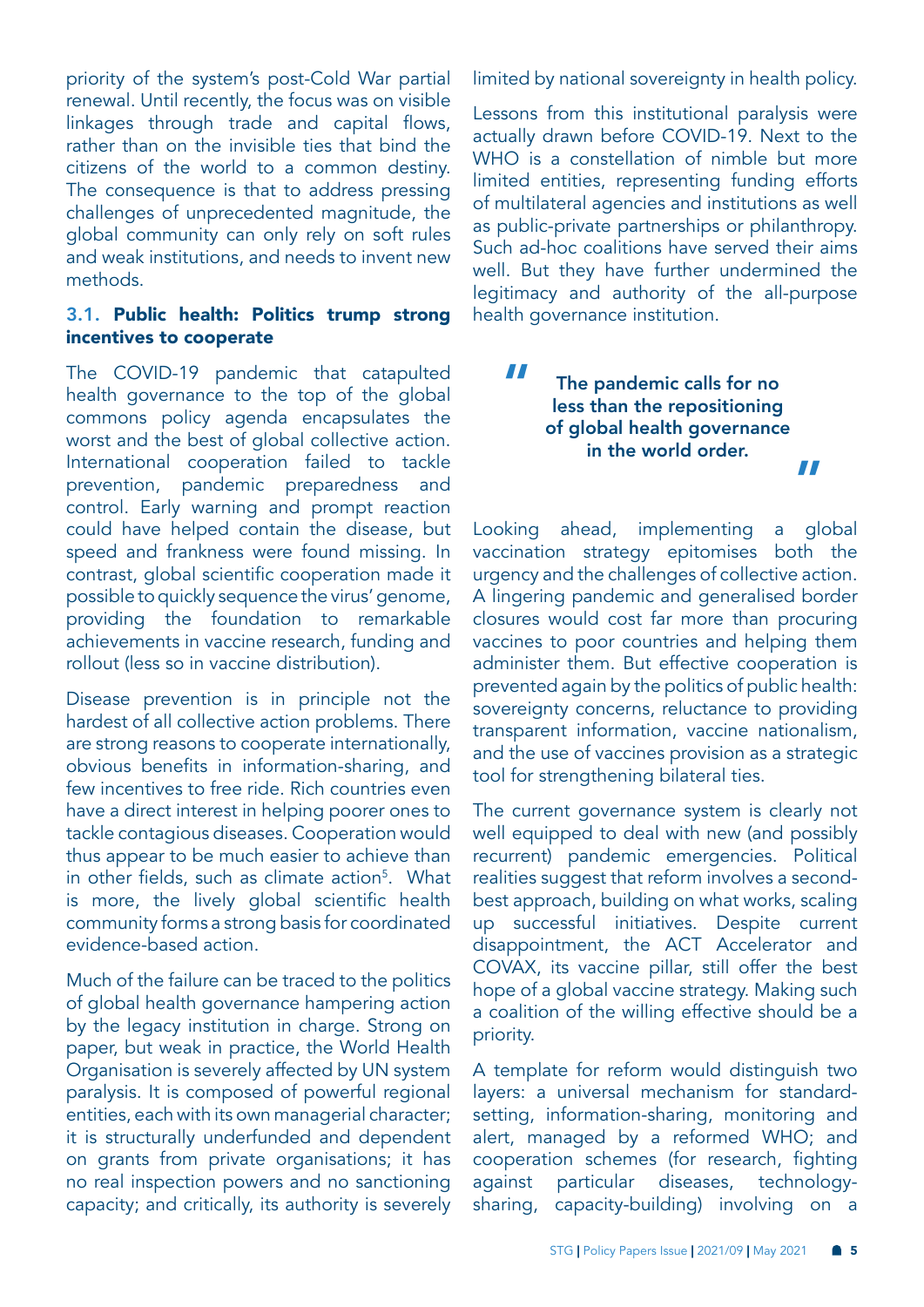<span id="page-5-0"></span>variable-geometry basis regional institutions, governments, charities and dedicated NGOs.

But what is required is in fact much more than tinkering with the mandates of existing institutions. The pandemic calls for no less than the repositioning of global health governance in the world order. It is high time to put it at par with economic interdependence or financial stability in terms of governance, institutional backing and resources. After all, health issues have proved in this pandemic to be at least as critical: a virus shut down the world.

Such a fundamental reset would entail either a substantial overhaul of the WHO in terms of voting rights (away from the one countryone vote regime), responsibilities (through a new health Treaty) and funding (including via new permanent resources); or the creation of a Global Health Board bringing together key players and able to mobilise resources: in short, an International Monetary Fund or a Financial Stability Board for health. This would require a political push similar to that provided by the G20 in the aftermath of the global financial crisis.

#### 3.2. Climate action: The hardest of all problems, and a glimmer of hope

Containing climate change is the hardest of all collective action problems: it entails painful individual efforts, yields benefits that are spatially diluted and distant in time, and faces pervasive free-riding and distributional problems. Climate action raises daunting incentive challenges and equally daunting intergenerational and international equity issues. Both are hard to solve in theory and even harder to address in practice.

Efforts to tackle the problem have already failed twice. With the 1997 Kyoto protocol, building on the success of the elimination of CFC gases, advanced countries entered into a binding international agreement meant to address freeriding. But with emerging countries becoming the growth driver of the global economy, this was too narrow a coalition. The second attempt was to replicate Kyoto on a wider scale. But the 2009 Copenhagen conference demonstrated that emerging and developing countries were

not ready to join an agreement they perceived as putting a lid on their development, while advanced countries with a dependence on fossil fuels were reluctant to engage in meaningful international climate action.<sup>6</sup>

The result was the Paris agreement. On paper, it is also doomed to fail: it does not cut the Gordian knots at the core of the problem. Indeed, commitments under the agreement and, even more, concrete achievements fall short of what would be necessary to limit the global rise in temperature to 1.5 or even 2 degrees. Yet the process initiated with the COP21 involves several critical ingredients. First, it implies setting targets and monitoring commitments on the basis of indisputable scientific evidence, buttressed by an active epistemic community. Second, states are joined by a wide network of organisations and subnational entities that hold governments accountable and serve as a worldwide echo chamber. Third, commitments to decarbonisation have reached enough credibility for a significant fraction of global business to invest into building a carbon-free economy. Fourth, dynamic economies of scale have dramatically lowered the cost of green technologies, opening the way to further investment. Fifth, commitment to climate action has managed to survive the (temporary) US withdrawal.

"

Climate action provides an extraordinary experiment in global governance. Never before has such an intractable problem been addressed with so meagre means. "

The visible momentum triggered by this unique combination should not bring illusions: a much larger effort is required to reach the objectives. Global carbon tax revenues amounted in 2019 to 48 billion US dollars, barely more than a dollar per ton or a tiny fraction of the adequate pricing. What is more, the collapse of the Paris agreement is still possible.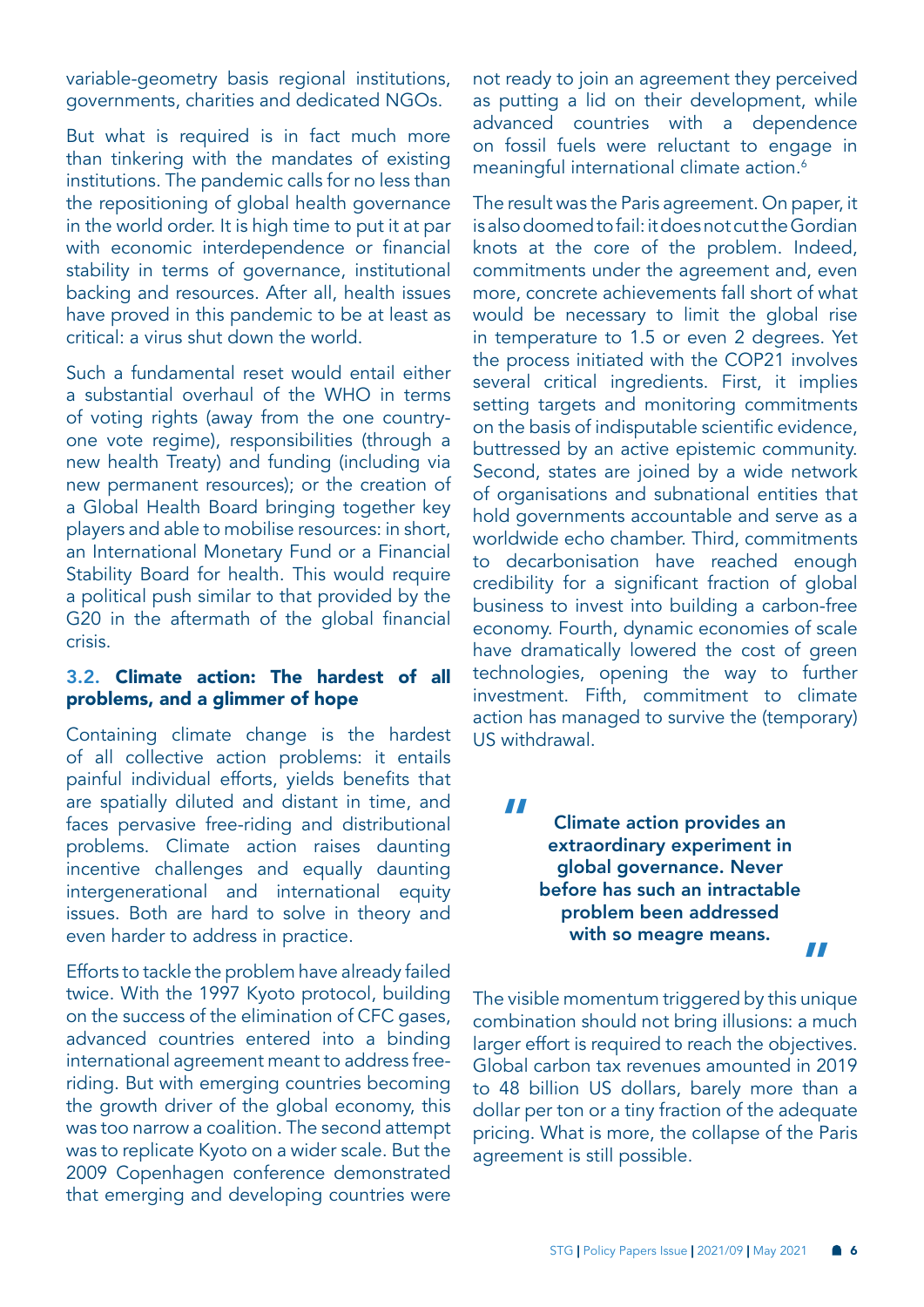<span id="page-6-0"></span>Two major tests lie ahead. One is whether the US, China and the EU can, geopolitical rivalry notwithstanding, reach minimal consensus on the priorities and pace of climate action. The second is how to tackle its trade implications from the formation of climate clubs composed of like-minded countries that have become a necessity.[7](#page-20-0) Both will pit major priorities in international relations against each other. This is why they represent formidable obstacles.

Climate action provides an extraordinary experiment in global governance. Never before has such an intractable problem been addressed with so meagre means. Failure would not be surprising. Even partial success would indicate that collective action can draw on unexpected resources to deliver.

#### 3.3. Digital networks: New, already fragmenting commons

Global digital interconnectedness has become a vital economic and social infrastructure. Knowledge, communication, business, government critically depend on the performance and reliability of digital networks. These networks and the system that operate them are true present-time commons. They have transformed access to information. They have made global value chains possible. They have created cross-border communities.

# "

#### The twin battles of states vs. states and states vs. tech giants is redefining the internet. "

Unlike yesterday's telecoms, the digital commons were born global. And yet no institution is assigned overall responsibility for them. The internet was born global, the brainchild of a transnational scientific community, equipped with a creative, minimal governance apparatus that did little more than ensuring technical interoperability, barely involving states. In the process, tech giants gradually took control of the global digital landscape, unleashing "surveillance capitalism" by massive harvesting of personal data for profit.<sup>[8](#page-20-0)</sup>

Nations are catching up, to the point that digital commons might fragment altogether. The lower layers of the digital architecture are still a global common. But the upper layers – the web and social networks – are undergoing balkanisation. Up to a point, this is unavoidable, even positive: the virtual world cannot remain dominated by tech giants that ignore the laws and standards through which national societies express their preferences. But on privacy or free speech, preferences differ, while geopolitical rivalry and cybercrime threaten to push states into the nationalisation of all but the very basic digital infrastructure. The twin battles of states vs. states and states vs. tech giants is redefining the internet.

This evolution seems to be bucking the trend in many policy areas, where governance is moving away from the traditional, statecentred approach towards variable geometry and the increasing involvement of non-state actors. Digital networks governance exhibits the reverse: the multi-stakeholder model that has guided their development into a global economic backbone remains in place, but it is on the retreat.<sup>[9](#page-20-0)</sup>

Three challenges dominate the scene. The first is geopolitical. Few rules have been agreed upon between states to protect the digital commons from the threat of weaponisation, beyond a vague commitment to preserve the core architecture of the internet – barely more than the prevention of mutually assured destruction. Commitments fall far short of what is required in the emerging polycentric model of infrastructure control.

The second challenge stems from privacy and content. Diverse preferences for personal data and freedom of expression are rooted in national histories and compounded by constitutional and legal differences. Bridging gaps across continents is meanwhile undermined by business interests. Both the US-style tech companies business model and Chinese state control of networks and data squeeze out privacy concerns. And in terms of content, the constitutional right to freedom of expression in the US conflicts with the European aversion to hate speech and tight Chinese repression of dissenting voices. In this context,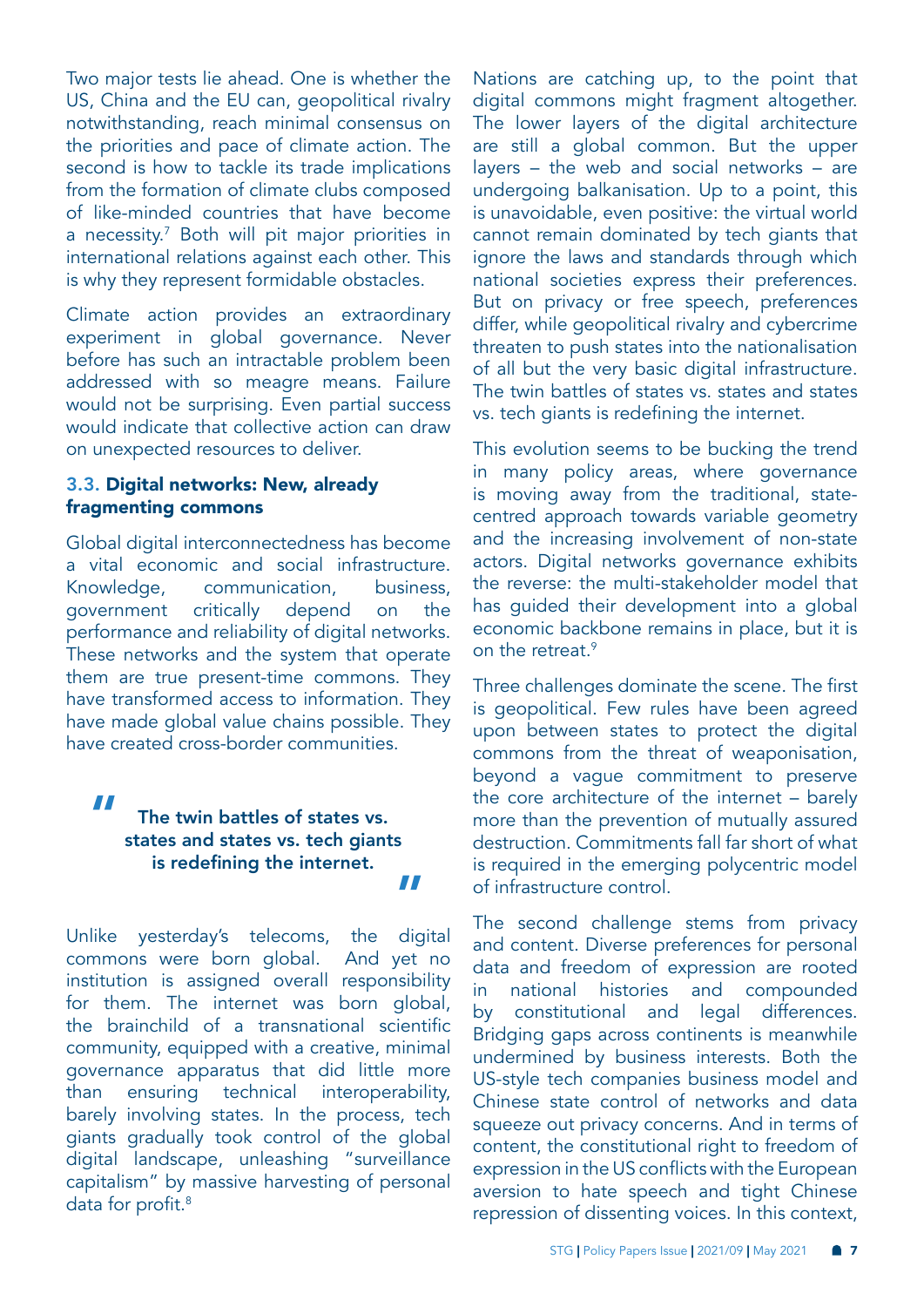<span id="page-7-0"></span>self-regulation has been ineffective and while regional initiatives such as the European GDPR have proven successful beyond borders, their effectiveness remains in doubt.<sup>[10](#page-20-0)</sup>

The third challenge is competition. Concerns relate to tech giants abusing dominant positions, creating barriers to entry, and capturing a disproportionate part of the value generated by users. Making digital markets contestable and contested is essential. It is also difficult, as incentives are not aligned, preferences are fragmented and complex digital business models (scale without mass, complex value chains, two-sided markets) complicate applying usual policy concepts. But strengthening competition should be pursued, even through separation of activities. It is not just about efficiency; it is also increasingly a matter of democracy.

It is not clear the multi-stakeholder model can rise to these challenges. The momentum towards state control and legal pluralism seems irresistible, while competition concerns can only be dealt with jurisdiction by jurisdiction. Commonalities should be preserved, however. A reformed international architecture should first be based on a series of "don'ts", mostly regarding security. A second layer would consist of common principles on extraterritoriality issues, helping to determine the legitimate reach of the various jurisdictions. A third layer – remarkably absent so far – would include an IPCC-like forum for the data world, based on the unique digital multi-stakeholder culture, where scientists formulate joint recommendations.

# 4. FLOWS: A REPAIR AGENDA

The basic flows of international interdependence – trade in goods and services trade, financial flows, migrations – may seem mundane. But they do represent the basic "plumbing" of international economic interdependence: it is in this area that the rules-based international order was first established; and it is in this area that has been challenged most.

#### 4.1. Trade: Cracks in the basic infrastructure of globalisation

Multilateral trade principles and procedures have for three quarters of a century provided

the legal and operational infrastructure of economic integration. National treatment preventing discrimination against foreign producers; the most favoured nation clause preventing discriminatory trade opening; prohibition of export restrictions; the predictability provided by transparent tariff commitments: these constitute the backbone of globalisation and offer principles for developing interdependence and preventing beggar-thy-neighbour behaviour. Yet, for the past two decades, the WTO has achieved little, and what was once deemed the "constitutionalisation" of its law, and a template for global governance, has been reversed.

"

It is vital that variable-geometry trade agreements be rooted in strong multilateral principles that work as complements rather than substitutes to the multilateral order. "

The global trading system is today confronted with multiple, increasingly testing challenges. Paradoxically, the first can be traced to its very success in integrating countries of different development levels and economic regimes. China's membership in the WTO gave a major boost to its economic growth but failed to result in the systemic convergence expected from participation in trade with advanced capitalist countries. Together with growing grievances against the persistence of significant market distortions, labour market dislocations caused in these countries by the extraordinary development of Chinese exports resulted – primarily in the US but also elsewhere – in a backlash against trade openness.<sup>[11](#page-20-0)</sup>

The underlying issue is how countries with different development levels and degrees of state intervention can maintain and deepen trade links with each other. It begs the question whether the convergence commitment implicitly embedded in WTO membership should be substituted by a more explicit acknowledgment of persistent differences in economic systems of trading partners, leading to the separation of policies that must be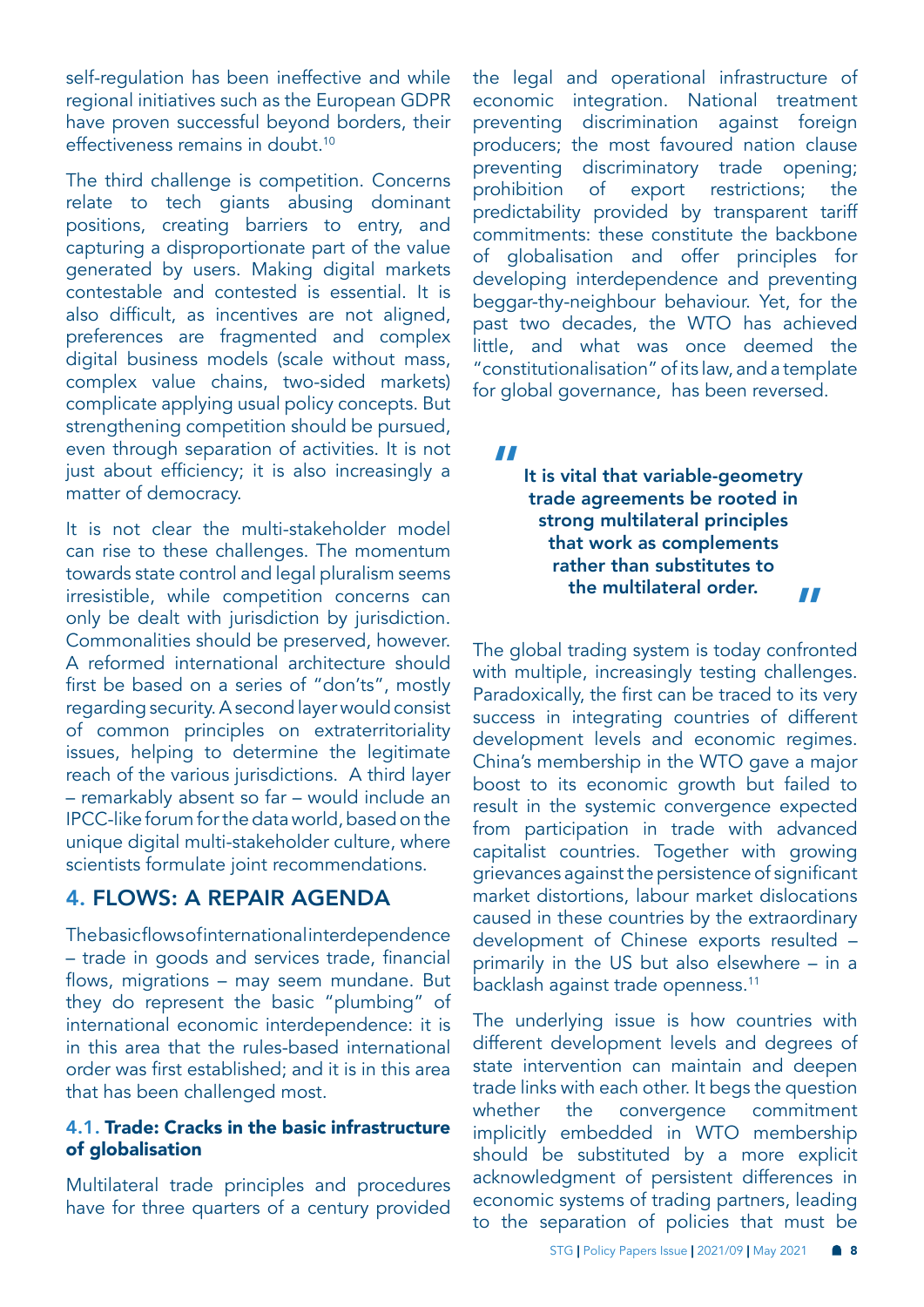<span id="page-8-0"></span>prohibited from those that — given existing diversity — can be tolerated or should be a matter for negotiation.<sup>[12](#page-20-0)</sup>

The second challenge stems from the disjointed structure of international trade agreements. Even excluding trade within the EU, preferential trade agreements currently cover more than half of global trade flows, with one-third within the framework of "deep" trade agreements, whose rules govern behind-the border measures.[13](#page-20-0) While these agreements are embedded in the multilateral regime, they nevertheless ultimately undermine its core unitary principles and put their continued validity into question.<sup>14</sup>

The third challenge relates to the WTO institutional architecture. One of its major innovations was the creation of a dispute settlement body to ensure conflict resolution guaranteed to all parties fairness and consistency with international trade law. The advocates of multilateralism considered that as a crowning achievement of a rules-based trade regime. Over the years, however, the US expressed growing dissatisfaction with its functioning, regarding its case law as infringing on the national.<sup>15</sup> The Trump administration eventually obstructed appointing new judges to the body, effectively paralysing it, a practice not yet been reversed.

Universal trade rules prevent powerful countries from leveraging economic might to extract rents at the expense of weaker partners. But the prevention of beggar-thy-neighbour policies can only rest on commonly agreed principles. For these reasons the combination of the three serious challenges to the global trading system pose a major threat to globalisation. The question ahead is whether nations will let the trade regime fall apart, agree to patch it up or undertake a more fundamental reform of its rules. A defining challenge is how they manage differentiation: while a system dominated by preferential agreements seems inevitable, it is vital that variable-geometry agreements be rooted in strong multilateral principles that work as complements rather than substitutes to the multilateral order.

#### 4.2. International finance: Living with overlapping safety nets

Together with the GATT, the International Monetary Fund (and its sister institution, the World Bank) has been since 1944 a key pillar of the global economic order. This setup was intended to avoid a repeat of the interwar situation, where no global power underwrote economic and financial stability (the 'Kindleberger Trap').[16](#page-20-0) The Fund's prohibition of exchange-rate manipulation was designed to prevent beggar-thy-neighbour behaviour, just like trade non-discrimination rules. It was furthermore equipped with expertise, an effective self-financing model, and a unique convening power. Together with strong governance, and the particular role of the US in it, these characteristics made it able for decades able to serve as a nimble crisis manager and guarantor of financial stability for the global economy.

"

While the IMF remains an authoritative global institution, the multiplication of financial safety nets shows centrifugal forces are at work.

"

The IMF was initially conceived as a single global financial safety net (GFSN) at the disposal of its member countries. There were reasons for this: concerns over the disruption of monetary instability; the scarcity of liquidity, which made its pooling efficient; the benefits of building up and sharing expertise; the importance of learning from a variety of situations; the builtin global coordination resulting from assigning economic monitoring and crisis management to a single institution; and complementarity between the IMF surveillance and assistance roles.

From the aftermath of World War 2 until the late 1990s, the Fund was able to cope with a series of challenges. It was instrumental in assisting Europe's return to convertibility, organising the transition to floating exchange rates, managing the Latin American debt crisis, and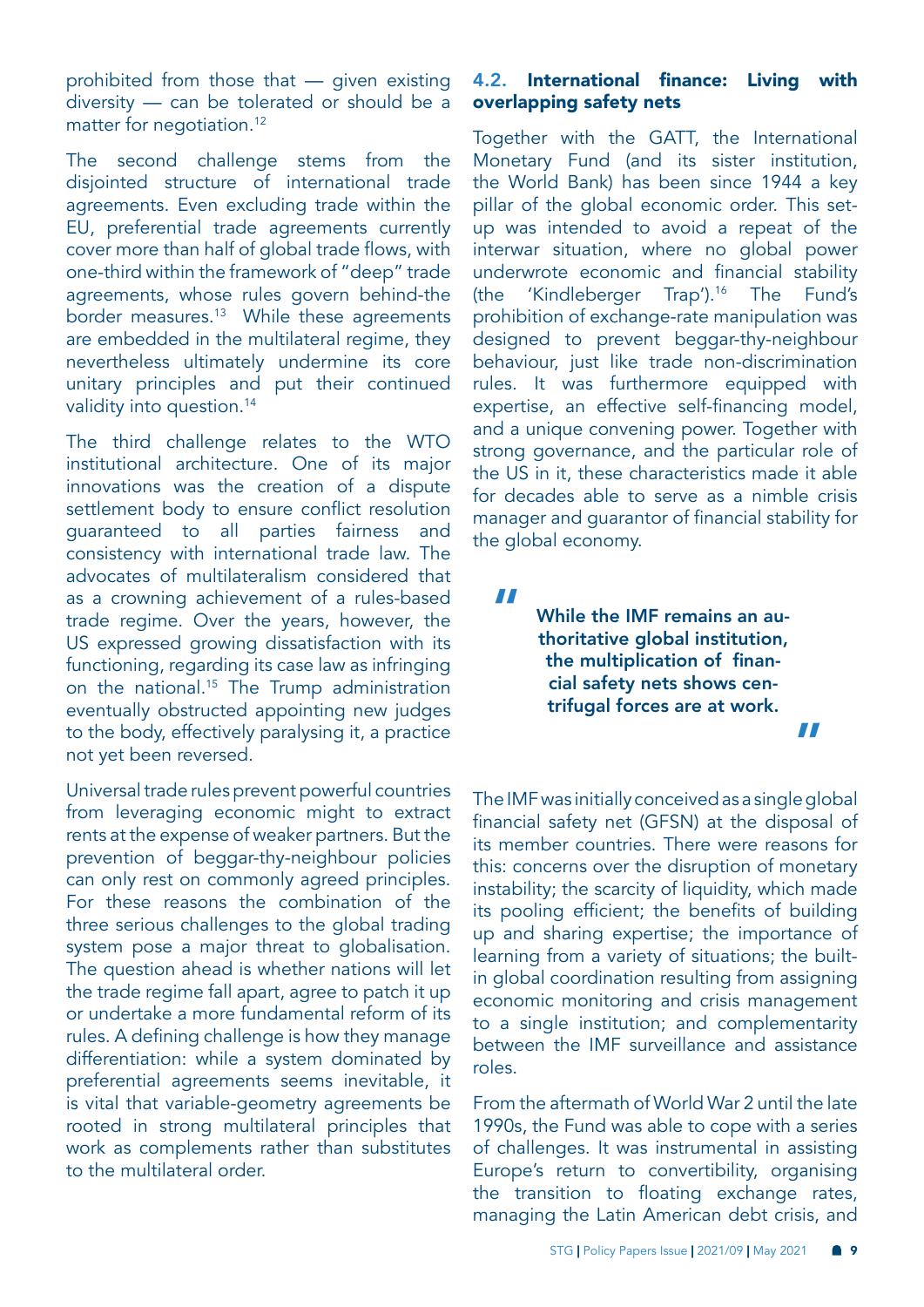<span id="page-9-0"></span>providing support to economies in transition. But its mismanagement of the Asian crises of the late 1990s resulted in East Asian countries seceding from the global financial safety net, embarking on self-insurance through reserve accumulation, and then launching preparations for an Asian financial safety net. Trust in a single financial safety net was gone.

A decade later, the Euro area would follow a similar route (though with less acrimony): though the rescue packages for Euro-area countries were initially conceived jointly with the IMF, the bulk of financial assistance was provided by the European Stability Mechanism and it became increasingly clear that should a new crisis arise, Europe would most likely deal with it by itself.

Another layer was added on the occasion of the global financial crisis. Although the Fund's shareholders quickly agreed on beefing up its intervention means for exceptional support, it is the Federal Reserve that was instrumental in maintaining foreign banks' access to dollar liquidity through swap lines to selected partner central banks. Swap lines were essential for the survival of international banks and it was appropriate to provide them through central banks. But this revival of a long-lapsed instrument de facto created yet another financial safety net, further diminishing the Fund's centrality. As a result, by 2016 IMF permanent resources represented only 15% of total resources available through the global financial safety nets.<sup>17</sup>

While the IMF remains an authoritative global institution, the multiplication of financial safety nets shows centrifugal forces are at work. Together with the extraordinary expansion of bilateral Chinese lending in the framework of the Belt and Road Initiative, and Beijing's defiant attitude vis-à-vis the Paris Club, it signals a drift away from multilateralism in the core financial infrastructure of the global economy. This trend is probably irreversible and the question is how variable geometry can be best designed to ensure collective ability to meet future challenges. Technically, it is hard, but certainly possible to ensure the different layers of the new GFSN adhere to common principles on issues such as the availability of

capital, lending terms and conditionality, and conditions for debt relief. Politically, however, the transition from a US- and G7-centric model to a multipolar model will be much more challenging.

#### 4.3. Migrations governance: A lost cause?

Migrations governance does not usually come to mind when discussing the evolution of the rules-based multilateral system. And yet its importance lies beyond the fact that flows of goods (trade) and capital (finance) are completed conceptually by flows of people. Migration is the oldest form of economic interdependence: it developed before any international trade took place. And yet, it has is no comprehensive global governance regime. Migrations triggered by natural, geopolitical, or economic events, involve strong cross-country spillovers; but international cooperation is weak, ineffective and conflictual. Migration governance is thus important not because of its successes but because of its failures.

This is a process chiefly driven not by states but rather by people (migrants, intermediaries assisting their migration and businesses who hire migrants), including against the will of states. Furthermore, interdependence tends to be regional rather than global. States react to the movement of peoples, usually in crisis situations, mostly in regional settings.

"

Migration is the oldest form of economic interdependence: it developed before international trade. And yet, it has is no comprehensive global governance regime. "

Governance is characterised by several interconnected but separated layers corresponding to different "migration regimes" (for protection, travel, labour migration, etc); however, these cannot always be distinguished in practice and decisions taken for one regime may spill over onto others.[18](#page-20-0) They are unequally institutionalised: only the protection regime for asylum benefits from an established multilateral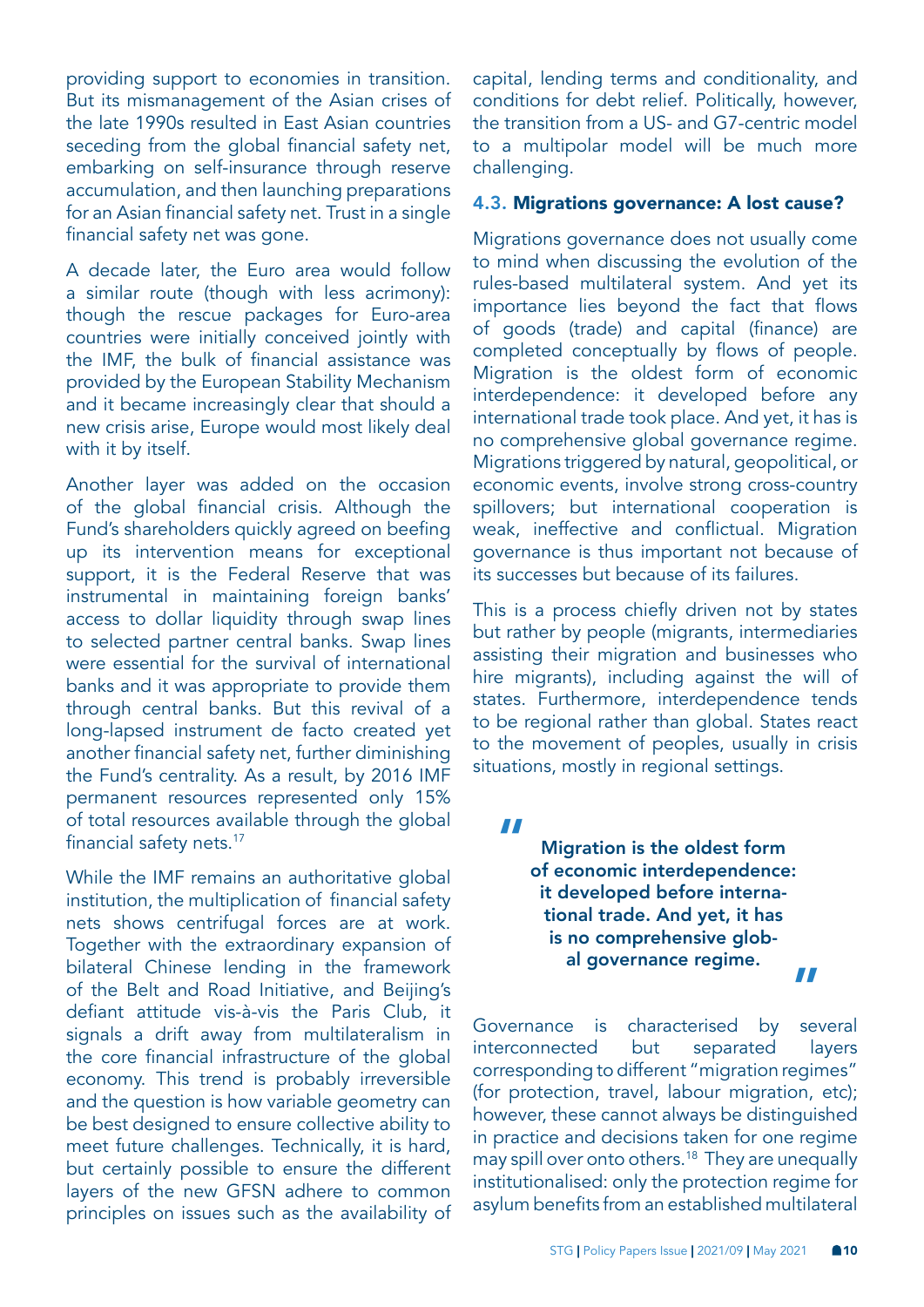<span id="page-10-0"></span>institution and treaties enshrining principles (such as *non-refoulement*), stemming from the WW2 experience.

The governance landscape is characterised by high preference heterogeneity amongst countries, few rules, no institutions, and no enforcement at a global level. Unilateralism, patchy regional agreements, a web of bilateral agreements and intervention by subnational actors (cities, NGOs) result in generalised fragmentation. The relevant knowledge base regarding patterns and impacts has become highly politicised and is, as a result, also highly contested. Unlike in other fields where "epistemic communities" influence policy, debates tend to be driven by ideology rather than evidence. An additional complication is that in negotiations between receiving and sending countries, migration cannot be separated from other fields such as trade and aid.

This flawed governance regime has major social, economic and political impacts. Recent crises have highlighted the human and welfare costs of mass and often sudden migratory flows. Next to human costs, efficiency costs from the lack of a functioning governance regime lead to serious obstacles to development, especially in the loss of a large number of skilled people in origin countries. International frictions abound as a result of migratory flows and the absence of a commonly agreed set of core rules and procedures for migration and integration. The toxic debate surrounding migration in destination countries has adverse domestic political consequences and undermines existing migration regimes, as for international protection.

A hesitant and controversial step forward at global level was made in the Global Compact for Migration, spurred by the 2015 migration crisis in Europe. It affirmed for the first time a multilateral approach to managing migration and provided common but non-binding principles for national policies and international agreements. It did not succeed. Despite its deficiencies and limited character, it represents a step forward; it sets out a framework and a menu of possible measures for implementation, where its usefulness will be tested.

# 5. REGULATION: A PRESERVATION AGENDA

Interdependence is increasingly "behind the border"; it reflects decisions of corporates and financial entities operating with a global reach. In turn, this implies that regulatory decisions by national authorities will necessarily include an extra-territorial dimension, whether this involves assessing anti-competitive behaviour in markets, putting in place a framework for the appropriate oversight of credit-providing institutions, or ensuring multinationals pay their fair share of taxes. Hence the search for tools and mechanisms to advance effective international cooperation in policy areas and sectors rapidly transformed by digital technologies.

#### 5.1. Competition: The effective but fragile balance of mutual extraterritoriality

In a context where a few global firms dominate key sectors worldwide, the proper functioning of product markets rests on decisive procompetitive action. But whereas trade is governed by multilateral rules, competition policy remains overwhelmingly the exclusive competence of national authorities under national law (regional for the EU). Their decisions, however, can have strong extraterritorial effects. Successive rulings by the European Commission for example have blocked mergers between US companies or conditioned them on divesting assets. The Commission has also forced US companies to unbundle products and services and make room for new entrants. Such cases are frequent and are not limited to EU rulings.

The coexistence of several competition bodies, each able to take decisions with extraterritorial effects, raises significant international coordination issues[.19](#page-20-0) Absent a global competition regime (it was briefly suggested by the EU in the early 2000s, but did not gain any traction), the *de facto* coordination regime that has emerged involves the voluntary cooperation of independent national authorities. It functions on the basis of shared policy objectives and principles, with implementation delegated to quasi-judicial authorities with similar mandates.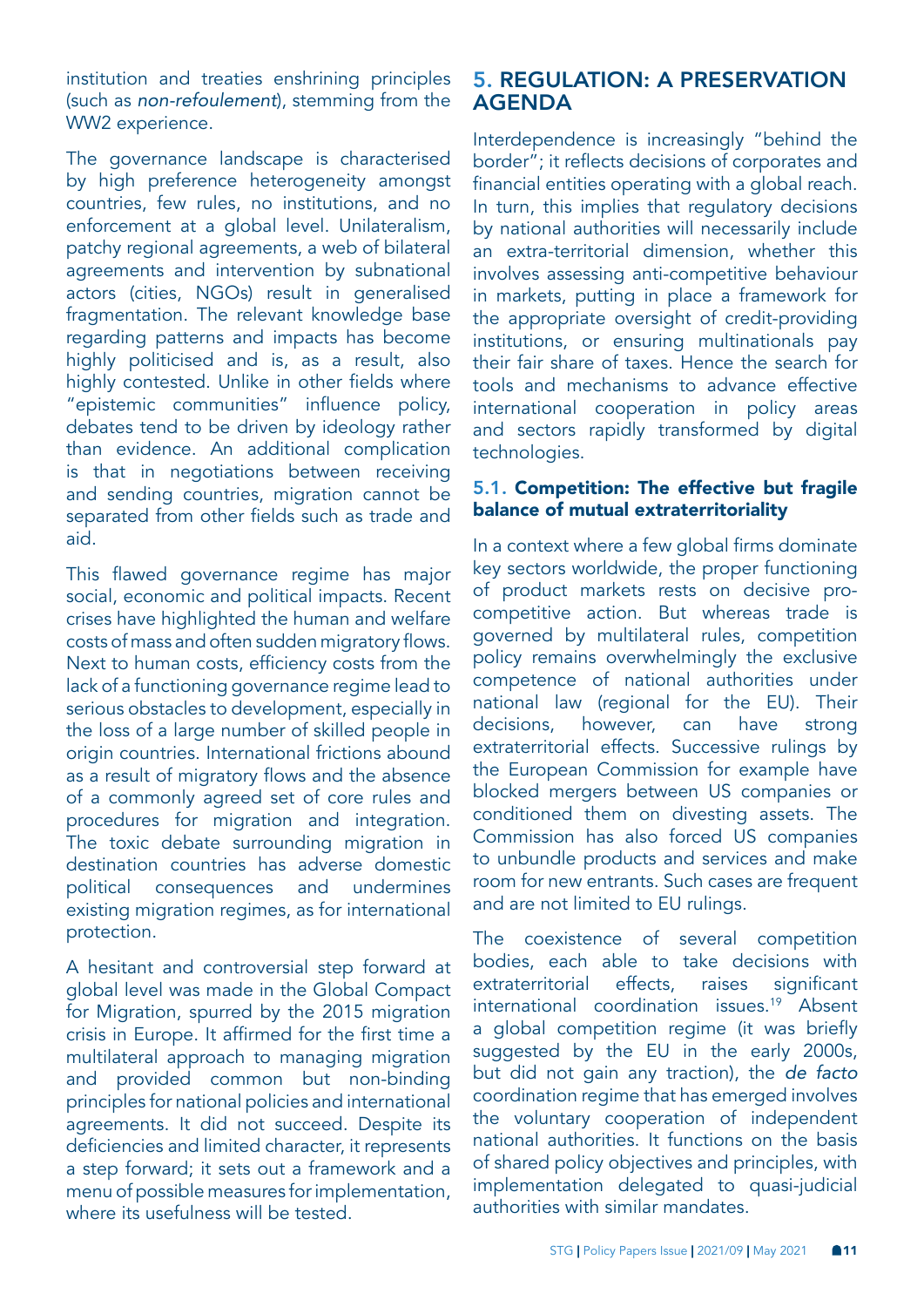<span id="page-11-0"></span>These authorities cooperate informally in establishing shared standards and procedures within the quasi-global International Competition Network (ICN); and sometimes formally within the framework of bilateral "comity" agreements. These establish, within the remit of their mandates, the duty of national authorities to refrain from taking decisions that would disproportionately harm partner countries (negative comity), and the limited right of their partners to take decisions which apply to firms in their own jurisdiction (positive comity).[20](#page-20-0)

Competition policy exemplifies how national regulators can tackle significant cross-border spillovers without a supranational legal apparatus nor an institutional framework. " "

Rather than adjudicating responsibility for cases with a cross-border dimension to a unitary supranational body, this model relies instead on self-restraint and communication by national authorities. In a game with a repeated character, it is this commonality, not any supranational rule, that ensures decision coherence . Admittedly, ad-hoc cooperation between competition policy authorities does not necessarily deliver a first-best result. Depending on the size of the market and the degree of concentration of the firms involved, decisions by national authorities may suffer from underenforcement (for small countries) or overenforcement (for large ones). Equity in the distribution of costs and benefits of competition rulings cannot be taken for granted. It is remarkable, however, that so much has been achieved on a very narrow base.

Although this model has been in operation successfully for more than two decades and the ICN includes about 130 countries (notably, not yet China), its resilience cannot be taken for granted. To start with, convergence of competition mandates was largely due to the similarity of those of the two main players, the US and the EU. Until recently, China's competition policy was underdeveloped and

competition laws were largely copied on the two incumbent powers.

As China evolves and develops its own competition policy philosophy, and other newcomers play a greater role, the commonality characterising competition regimes worldwide may not last. Second, even if legal texts remain similar, the environment of competition authorities is likely to change. Digital commerce is already testing the limits of traditional competition policy concepts; pressures from industrial or trade policy may undermine the peaceful coexistence between competition policy authorities.

Competition policy exemplifies how national regulators can cooperate and tackle significant cross-border spillovers without a supranational legal apparatus nor an institutional framework. Achievements in this field are remarkable, but also fragile.

#### 5.2. Banking and financial stability: Overseeing credit provision and its risks

Banks, it was famously said, are global in life but national in death. This explains why banking regulation on an international scale is challenging. Yet the need for a robust regime of international regulatory coordination has only grown in the wake of the global financial crisis.

Global banking and financial regulation was born in 1988 with the Basel 1 accords, a set of loosely defined capital standards meant to avoid a race to the bottom from the nascent international banking competition. From there to Basel 4, agreed in 2017, sophistication has grown immensely, but basic principles have not changed: common non-mandatory standards, with implementation subject to external monitoring; a coordinate-and-review mechanism.

The model is different from that for trade or exchange-rate policies: there is no body of hard international law and no strong organisation. Countries participating in the Basel agreements and in the Financial Stability Board (set up to monitor the global financial system and make recommendations to improve its resilience) are individually responsible for legislating along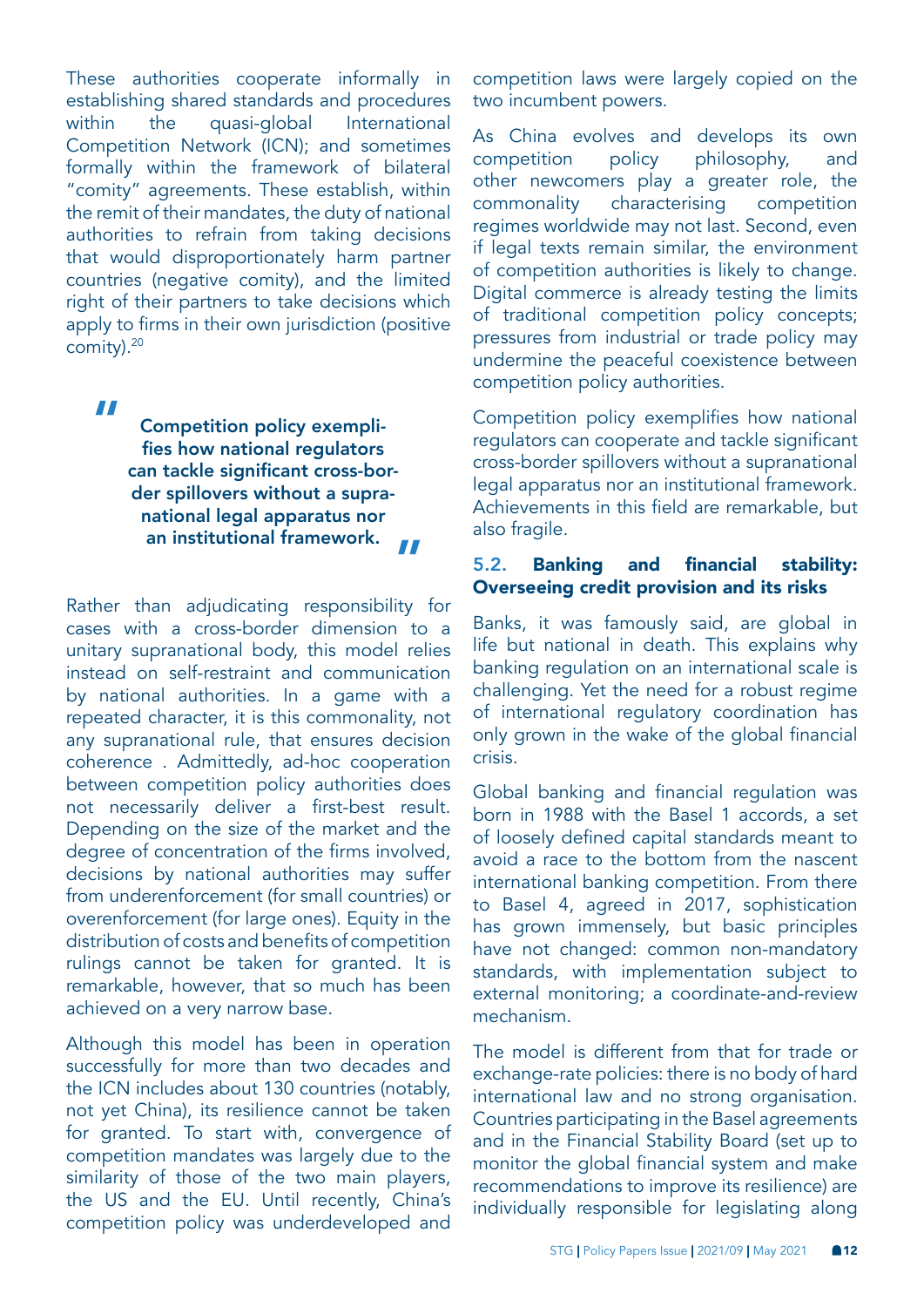<span id="page-12-0"></span>internationally agreed lines, and for enforcing the regulations. They may choose to depart from the global standards. But everything they do is being monitored by the FSB and the Basel Committee on Banking Supervision (BCBS), and results of this assessment are made public.

The rationale for complying is reputational. Each national regulator cares about the soundness of the banks it is in charge of, and therefore about the health of their foreign counterparts. Certificates of compliance with Basel standards serve as reliable passports. By creating trust, they help overcome a major obstacle to crossborder dealings. Banks themselves are actually interested in the quality of the regulation they are subject to being recognised internationally. This is what gives them access to foreign markets.

"

The regulatory framework in place for international banking remains vulnerable to underenforcement, disruptions, and systemic risk. "

With such a confidence game as its underpinning, international cooperation should be easy. As national regulators share an interest in ensuring stability at home and externally, incentives to free-ride or cheat are limited. But risks are hard to gauge; information asymmetry and technical complexities abound; banks are prone to capturing their regulators, and their shareholders are prone to letting them take risks in the hope they will eventually be bailed out by governments. Furthermore, the differing cost of regulation for large international banks and smaller nationally bound ones hinders uniform implementation. The 2004 Basel 2 accords, which came in force in 2008, exemplified these shortcomings. Too much leeway was left to banks, on the assumption they were best placed to assess risk. It did not end well.

Subsequent agreements (Basel 3 and 4) attempted to correct this failure. Standards (for capital, liquidity, funding) have multiplied, they are more precisely defined and tighter, implementation is monitored more thoroughly,

with supervision considerably strengthened. Empirical assessments confirm that global banks are better capitalised and more liquid than they were prior to the Lehman collapse. In a context of higher risk awareness and public pressure, the coordinate-and-review model has demonstrated some effectiveness.<sup>21</sup>

The global financial regulatory regime however faces emerging challenges. Economic agents outside its scope – "non-banks" dealing in shadow money, including fintechs – hold fully half of all financial assets. $22$  Their fastgrowing credit-providing activities are blurring distinctions with traditional banks, without corresponding regulatory oversight. Regulatory leniency or forbearance applies to the global banking activities of financial institutions not headquartered in major advanced economies. Finally, the systemic dimension of bank and credit-providing institutions' activities is being considered anew since the financial crisis, recognising that some can be too big or too connected to fail.

Such challenges will only grow with the development of new business models, including in major emerging countries. For all its qualities, the regulatory framework in place relies too much on the double oligopoly of major advanced economies and major international banks. It remains vulnerable to underenforcement, disruptions, and systemic risk.

#### 5.3. Taxation: An aberration or a paradigm?

Tax governance is an unlikely success story of international cooperation. Taxes are at the core of national sovereignty, so in principle it would be particularly difficult to have effective coordination and cooperation arrangements. Obstacles abound: preferences differ across countries as regards the level and structure of taxes; and tax competition pays off, as many countries can benefit from lowering effective tax rates on highly mobile tax bases. Previous attempts foundered on these obstacles; the global framework for international coordination still relies on a myriad of heterogeneous bilateral agreements rather than on common rules. It is seriously outdated for today's technology-driven, digital, service-intensive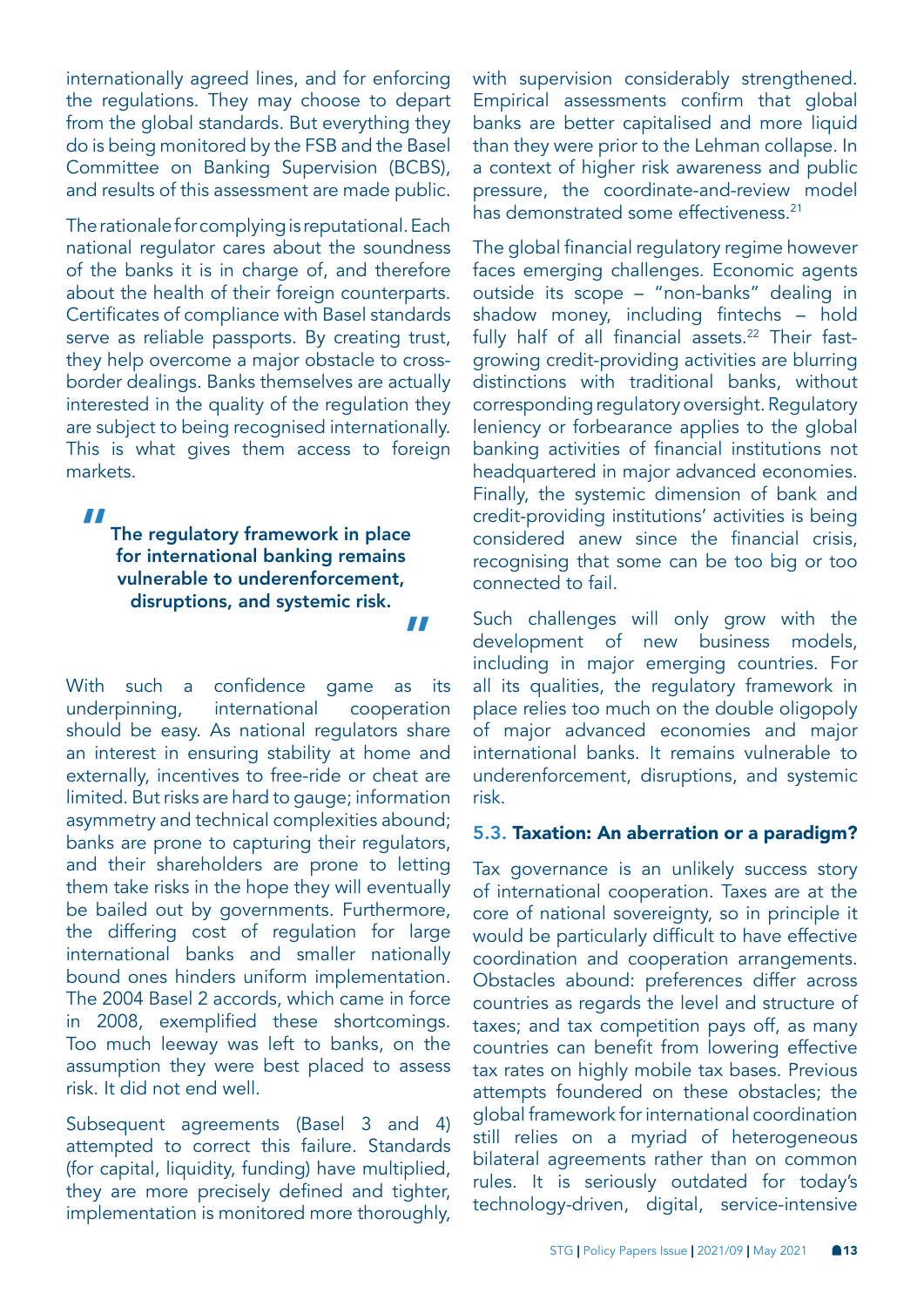economy. Tax avoidance by multinationals has become a global plague.

And yet there has been substantial progress in recent years. Hard challenges remain to be tackled, but international tax cooperation currently benefits from a certain momentum.

As far as individuals are concerned, bank secrecy and the resulting evasion from income and wealth taxes is largely a thing of the past. The progress achieved was due to a confluence of factors: acute public finances needs; public opinion pressure for international tax fairness following the financial crisis; a conceptually simple problem to solve (abolishing banking secrecy); one country (the US) using its extra-territorial reach to impose change; an alignment of interests at the G20; and a nimble institution (the OECD) which seized the moment, illustrating how institutions can flexibly serve global governance beyond their formal remit.

"

Tax governance is an unlikely success story of international cooperation. Hard challenges remain, but international tax cooperation currently benefits from a certain momentum. "

The efficiency and equity issues raised by reform of the international regime for corporate taxation in the digital economy are an order of magnitude larger. Existing formulas allocating taxing rights among jurisdictions do not take into account synergies within multinational firms and do not match the actual location of value creation in a world of global value chains, intangible investment and digital presence. Reform is bound to raise distributional conflicts amongst major countries. Hence, no equivalent result to individual tax evasion has been reached as regards multinationals, but a structured multilateral process has started within the framework of the Base Erosion and Profit Shifting initiative of the OECD.

Concepts underlying the international tax cooperation regime (such as that of permanent establishment) or instruments tax authorities rely on (such as transfer prices) are fatally outdated. What is needed is a radically new set of principles and instruments for today's global economy. The way forward is, first, to redefine principles and instruments for corporate income taxation in a globalised, digital economy (OECD's "pillar 1"); and, second, to counter uncooperative behaviour by tax havens through imposing a minimal tax rate ("pillar 2").

A decisive push may well come from the US. President Biden's stated intention to apply a minimum tax rate of 21% to profits posted by US multinationals in all jurisdictions worldwide is a game-changer. If applied, it would simply kill the business model of tax havens. The major EU countries are likely to go along. Smaller countries will find it difficult to resist, especially as the public opinion's backlash against tax evasion has steadily gained in importance.

Competition to attract mobile tax bases is a negative sum game, but one in which some, mostly small players gain heftily. Only the combined force of the big players – the losers in the current game – can break the deadlock. The combination of a new US attitude and activism by an agile institution may well trigger a long-awaited global agreement.

## 6. WHAT WORKS, AND WHY? A FIRST PASS

Our nine policy areas cover an incomplete but large part of the global governance landscape. They are diverse, as regards the nature of the problem at hand (from the definition of acceptable behaviour to setting common standards and the provision of global public goods) and the underlying game structure (from weak-link to genuine prisoners' dilemma games). For functional, historical and political reasons, governance arrangements also vary: ranging from shallow yet contested dialogues up to a treaty-based order overseen by a powerful institution, and from statecentric arrangements to idiosyncratic multistakeholder fora.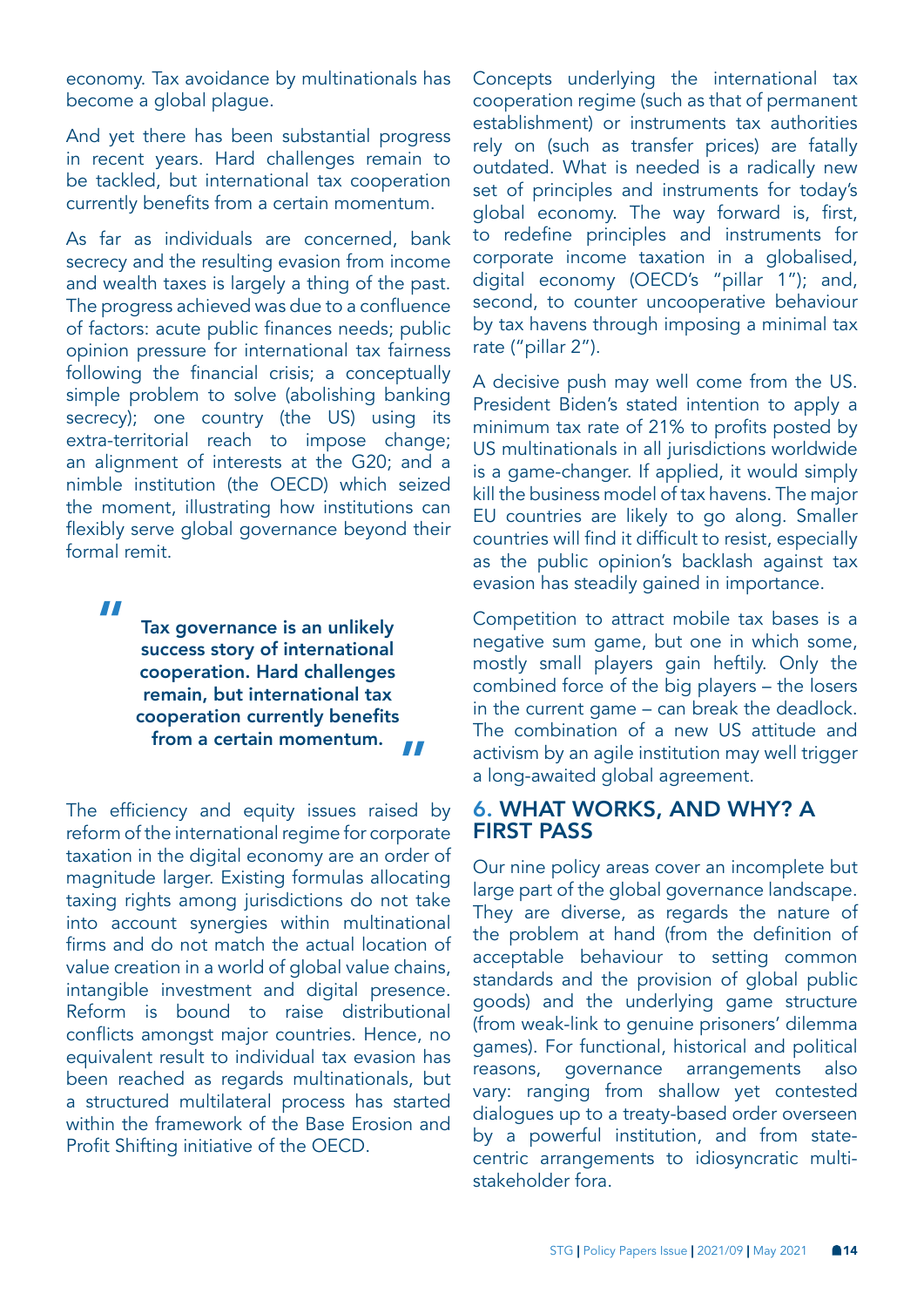Results are uneven. Unexpected successes can be found in the challenging field of "behind the border" integration, where independent authorities sharing common doctrine (in competition policy and banking regulation) have for now withstood the challenge from heterogenous economic systems and policy preferences. In taxation, traditionally an area of entrenched state competence, a nimble institution (the OECD) backed by the G20 has produced significant results and hopes are growing that an agreement on corporate tax avoidance can be reached.

Failures come in many forms. Some are unsurprising, as for migrations where despite coming short of addressing the problem of coordination, a feeble attempt to shape policy through common principles has ended in disputes. Some are disquieting, because they concern the very backbones of the international system and challenge long-established principles. The rise of economic nationalism, the proliferation of trade agreements, the split in development lending and the fragmentation of the global financial safety net are cases in point.

"

Success and failure cannot be ascribed to the sole nature of the underlying game and the corresponding toughness of the collective action problem. "

Can we make sense of what works and what does not? A first observation is that success and failure can hardly be ascribed to the sole nature of the game and the corresponding toughness of the collective action problem. Cooperation against contagious diseases is a no-brainer from a game-theoretical viewpoint, yet it is very hard in practice. Similarly, it seems obviously cost-effective for all countries to rely on a single global financial safety net, yet this is less and less the case. Conversely, a global competition order may look impossible to achieve absent an implausible agreement bestowing authority

to block mergers to a supranational body; yet extraterritorial decisions by independent competition authorities come close to achieving that outcome. And if undoubtedly true that climate action has been delayed for much too long because solving the underlying game is daunting, remarkably soft mechanisms have been able to trigger momentum for action. So there is more involved than game complexity.

A lesson from our analysis is that, indeed, other ingredients are essential for success:

- 1. A shared identification of the problem that collective action must address;
- 2. Shared expertise;
- 3. Common action principles: "don't do" requirements and coherent commitments;
- 4. Transparent reporting mechanisms;
- 5. An overall outcome evaluation process to assess results and adapt instruments;
- 6. A trusted institution (or institutions).

Table 1 gives our assessment of the state of affairs in our nine fields. A first observation is that two of them stand out for the lack of shared problem identification and shared expertise, albeit to a varying degree. These are *migrations,* where disagreement starts with the most basic propositions, and *digital infrastructures,* where experience has revealed the extent to which preferences differ, and where little has been done to develop a common knowledge base. Such shortcomings largely preclude coordinated responses.

In all other fields but one, we consider instead that there is wide (not necessarily universal) agreement on the nature of the problem. And even for that outlier, *competition,* where agreement is only partial as the issue is not considered in the same way in market-capitalist and state-capitalist systems, essential legal provisions remain largely common. Moreover, in all other fields but one, there is a shared source of expertise (the exception being *trade,*  where the WTO does not really serve as a repository of knowledge on trade challenges and the impact of trade policies).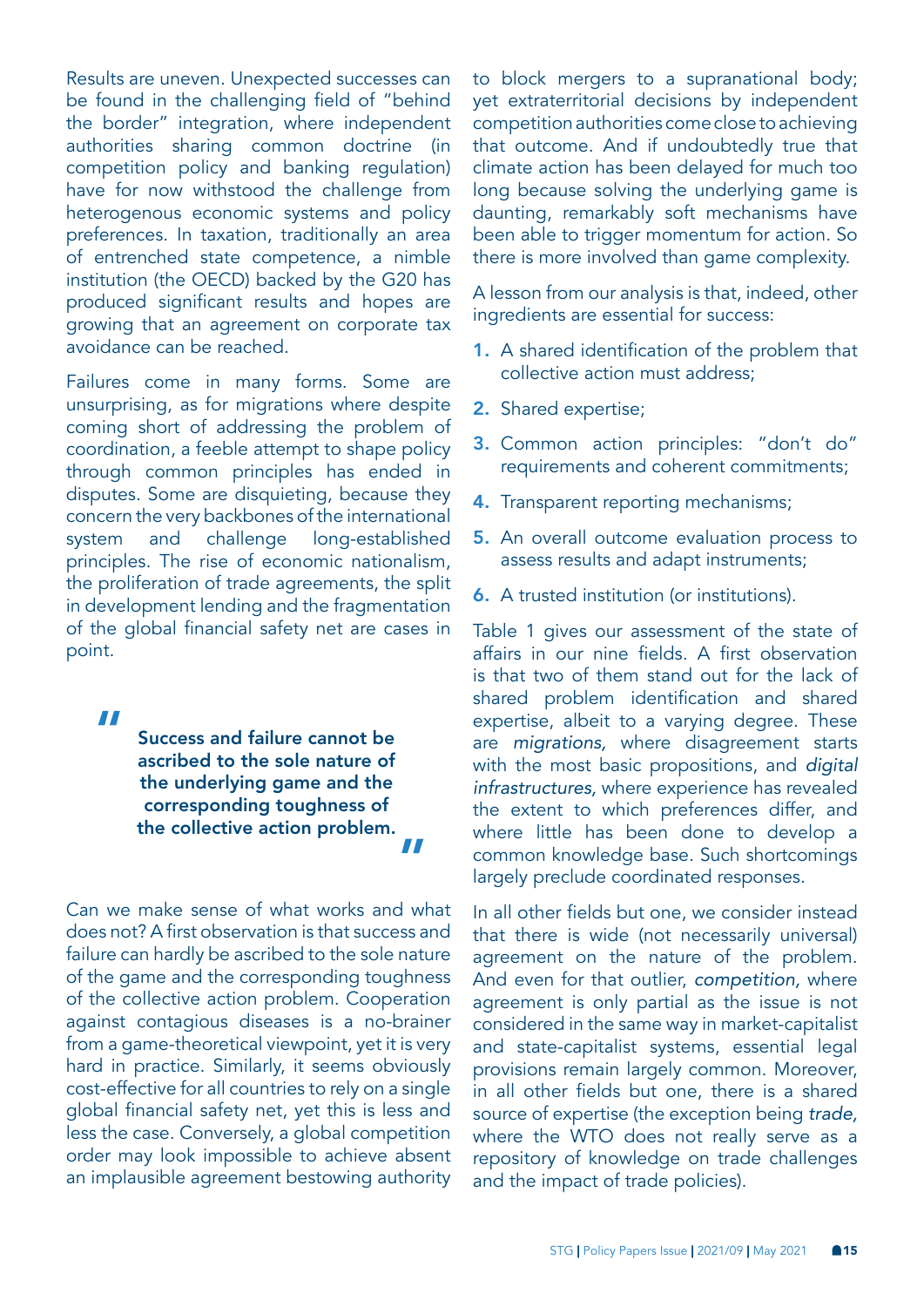

#### <span id="page-15-0"></span>Table 1: Collective action scoreboard

Source: own assessment based on case studies. (Green: satisfactory ; Yellow: intermediate; Red: deficient)

Common action principles, transparent reporting mechanisms and outcome evaluation are essential wherever coordination relies on the expectation that individual governments will act in a perhaps uneven, but at least coherent way. Here again, *digital infrastructures* and *migrations* fall short of what would be needed, essentially because preferences differ widely. *Competition* and *banking* stand out because in both, action is delegated to independent institutions relatively sheltered from direct political pressure and effectively cooperate with each other. These arrangements may be fragile. But for the time being, they work.

Achievements in the *climate* field are also notable: Bolsonaro notwithstanding, there is little dispute as regards what governments ought to do, while action is supported by now-adequate reporting mechanisms and a common overall evaluation. Admittedly, this is far from sufficient given the urgency and difficulty of the challenge. But a momentum has been created.

The situation is more mixed for the other fields. In *health*, the pandemic has exposed transparency deficits and the shortcomings of evaluation: in the first days of the crisis, when there was still hope to contain it, formal WHO powers and member states obligations carried little weight. And though a new momentum has developed, much remains to be done

in the field of *taxation*: surely, not everyone agrees on the principles, and transparency is still lacking.

Worryingly, it is in the traditional fields of interdependence through *trade* and *capital*  flows that cracks are most apparent. As shown by the dispute over the depth of China's commitment to them, trade rules do not command anymore the universal support they once enjoyed, while common outcome evaluation is lacking.<sup>23</sup> Similarly, the nearuniversal consensus reached at the turn of the century on the principles of *international*  credit finance has been shattered by the rise of China's oversees lending, and transparency is blatantly lacking.<sup>[24](#page-21-0)</sup>

Our last coordinate is the institutional set-up. Well-designed institutions play an essential role in organising collective action for two reasons. First, they provide social capital by creating a community of experts and policymakers with a common memory of past challenges, failures and successes. Second, they can adapt to emerging problems, going beyond rules set in stone. The IMF and the OECD provide two examples of the tasks institutions can perform in an environment radically different from the one for which they were initially designed.

Here, the assessment is far from positive. Proper institutions are simply missing for *climate*, *digital infrastructure* and *competition*; they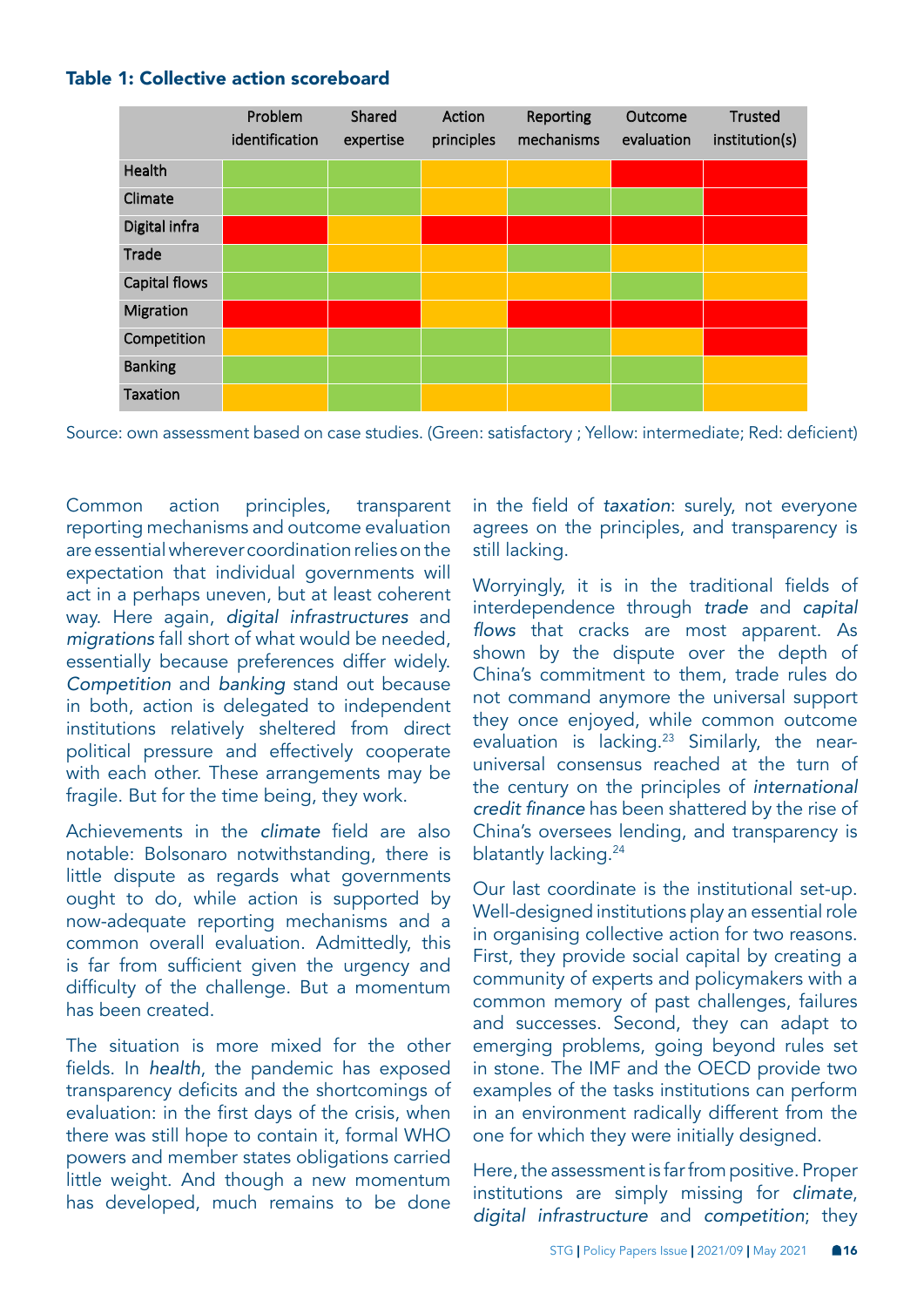exist but are weak and contested for *health*  and *migrations;* and although for *banking* and *taxation* bodies do provide expertise, support and a venue for building consensus, they conspicuously lack formal power. *Trade and*  capital flows are two fields that were buttressed by strong institutions, but which have been increasingly contested and weakened in the past decades.

# 7. CONCLUSIONS

Pre-COVID-19, disillusion with global governance had led many – us included – to believe that the best way to salvage collective action was to identify promising second-best solutions: instruments and methods to shortcircuit the institutional maze and deliver results, relying on the multilateral arsenal only when indispensable, more in tune with plurilateral rules, with an important role for non-state actors. Minimalist strategies, not grand designs.

The pandemic must change our approach to global collective action. Limited transnational authority (despite formal powers) has seriously impeded early warning. International cooperation was missing in action. Funding for low-cost, high-return preparedness, alert, testing and vaccination initiatives has been conspicuously lacking. A pandemic that could have been contained and suppressed has cost millions of lost lives and trillions in lost output.

Even more critically, the highly uneven global distribution of vaccines threatens to result in the persistence of pandemic risk and to continue limiting cross-border travel, with serious consequences for global public health, economic openness, and ultimately global prosperity. Despite stratospheric social returns, investments into pandemic preparedness and cure in developing countries fail to materialise on a sufficient scale.

The case for comprehensive international cooperation is stronger than ever. This is not to say that the COVID-19 crisis has fundamentally changed minds and revealed to policymakers and the public the need for a functioning multilateral system. It has however highlighted our collective vulnerability, how increased

interconnectedness can easily turn against us, and hence the need for more functional governance arrangements. COVID-19 has demonstrated in a very short period the perils that longer-term crises such as climate have failed to show.

Another major development is the advent of a new US administration that professes, at least in principle, a belief in multilateral solutions. Until recently, it had been near-impossible to discuss global governance in a constructive way, as politics in the US – the *de facto* guarantor of the multilateral system – was instead acting to dismantle it. In fields from health and climate to trade and taxation, the Biden administration has started reversing policies that had led many to believe we had passed a point of no return. Points of contention remain; but the discussion can now take place within a commonly agreed intellectual and policy framework, not in the quest of an entirely new one that eschews multilateral rules.

These two turning points – COVID-19 and the new US administration – offer an opportunity: heightened understanding, and a willingness to act. This suggests a more ambitious agenda for collective action than previously considered possible. For such an agenda to bear fruits however, it cannot represent a return to the *status quo ante*. We are facing a new world, and a new world needs new rules - a survival kit of sorts.

#### 7.1. A new world

The world of 2021 has little to do with that of Bretton Woods, let alone with that of 1990, when globalisation started to take shape and the fall of the Soviet Union gave rise to proposals for a reformed rules-based world order. Three characteristics stand out.

The first is the heightened importance of global commons: public health, climate, the global digital infrastructure, but also others such as biodiversity or outer space. Whether or not they are adequately taken care of will have consequences that are an order of magnitude larger than preventing non-cooperative trade and exchange rate policies. The global community has to come to terms with the new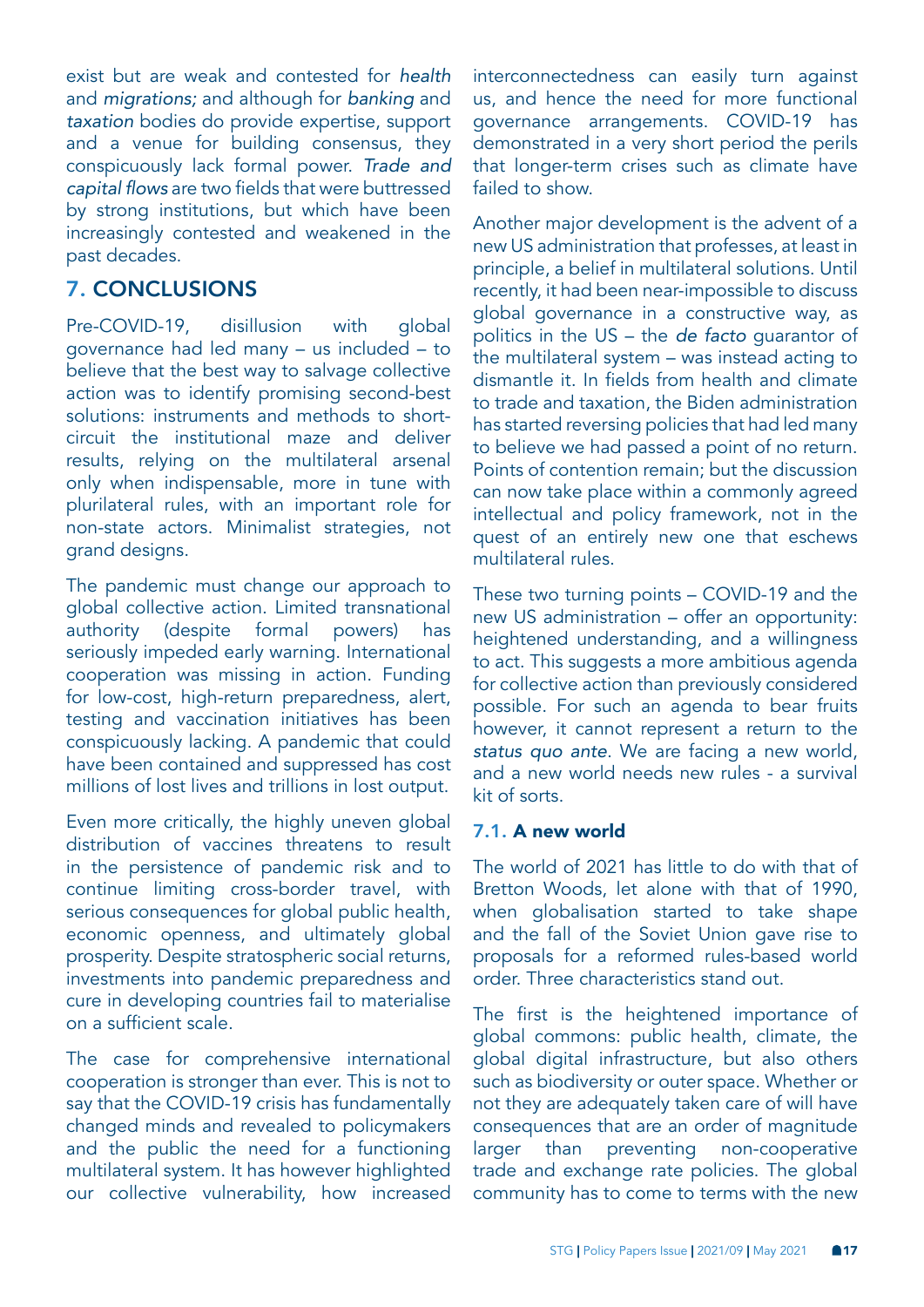<span id="page-17-0"></span>prominence of this imperative and the difficult issues of time preference, risk aversion and equity that it raises.

The second characteristic is the higher degree of heterogeneity of national preferences. The world of 1944 was shaped by the winners of WW2 and the world of 1990 by the (largely same) winners of the Cold War. Heterogeneity was pervasive, but the preferences of the winners prevailed, even to an extraordinary degree in the unipolar world of the 1990s.

Millennial illusions have dissipated, however: accommodation of often opposite preferences has become a necessary feature of any stable international order. This applies primarily to political and social attitudes. As authoritarian rule has advanced,<sup>[25](#page-21-0)</sup> this is reflected in attitudes towards migration, treatment of minorities, free speech and privacy. Economic preferences are also affected. Until recently, the coexistence of market capitalism and state capitalism was regarded as a transition problem. It must now be looked at as a persistent feature of the world system. It is bound to have major implications for trade, investment, competition and finance.

The third characteristic is the growing interweaving of politics and economics. <sup>[26](#page-21-0)</sup>International economic rules were by no means apolitical in the post-war world. On the contrary, their promotion by the US was intended to help create "a world environment in which the American system [could] survive and flourish".[27](#page-21-0) But as far as international economic integration was concerned, geopolitical interference was limited as long as the main rivals were not part of the same economic system.

The fall of the Soviet Union and China's economic opening created the temporary illusion that economics could lastingly trump politics. As Jake Sullivan, the US National Security Adviser, put it in 2020, for three decades "foreign-policy professionals largely deferred questions of economics to a small community of experts who run international economic affairs".<sup>[28](#page-21-0)</sup>

But this phase has ended. Globalisationrelated issues have become very political and the main geopolitical protagonists are part of the same web of economic interdependence. Neither domestic politicians nor foreign policy strategists stand ready to defer economic questions to economists anymore. After being for several decades the intellectual driving force behind the global integration agenda, economists must acknowledge that interdependence is too serious a business for them to be in command of it.

#### 7.2. A reformed agenda

This new context requires a collective action agenda with specific goals. The first should be to shelter the preservation of the global commons – with their universal and intertemporal character – from the spillovers of geopolitical and systemic rivalry. There is a precedent: the US and the USSR preventing mutually assured destruction by setting up mechanisms to ensure an accident could not trigger a nuclear conflagration. Climate preservation and the response to pandemics are today the equivalent of MAD avoidance. They should rest on similar principles and procedures, starting with transparency and independent monitoring. Similarly, preserving the essential basic infrastructure of the digital commons is essential.

Whether this is achievable is the most important issue for global governance going forward. It requires a critical mass of G20 members, including China and the US, to agree on common goals and an underpinning legal and institutional architecture. Experience is mixed: in the COVID-19 crisis, cooperation has been hampered by rivalry over the governance of the WHO, national pride and the use of vaccine exports as an instrument of international influence; climate action is being held back by disputes over burden-sharing and national sovereignty over natural resources; the internet is undergoing fragmentation and the only question is how far it will go. In all three areas, there is a way to go before a workable solution can be reached and sustained. This is why this first plank of the collective action agenda should be prioritised.

Action in such fields cannot rely on soft coordination devices only. True, pledge-andreview mechanisms are often more powerful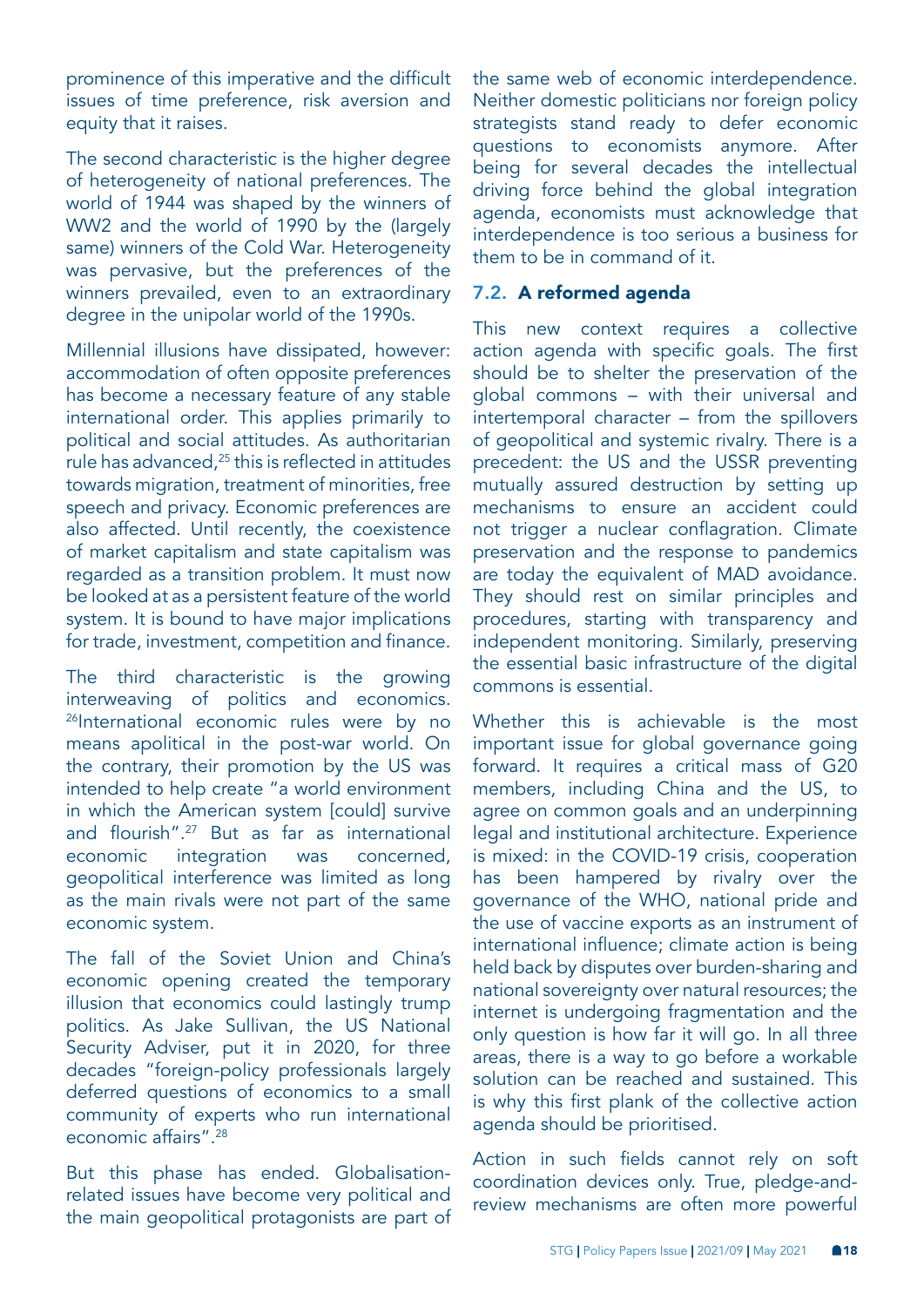than thought, and because they keep infringements on sovereignty at minimum level a strong case can be made for making the most of them. But because the nature of the underlying game often makes the preservation of global commons vulnerable to free-riding, stronger incentives must buttress collective action if genuinely uncooperative behaviour is to be avoided. The world can tolerate beggarthy-neighbour behaviour on the fringes but it must be equipped to cope with the risk of a collapse of cooperation. It is hard to imagine that the world can dispense of sticks and just use carrots. Three decades of discussion on climate illustrate the difficulty of this challenge.

The second plank is the management of economic interdependence. Aggravated US trade grievances vis-à-vis China, some of which shared by Europe, and the realisation that systemic rivalry is here to stay, make a return to a pre-Trump status quo unlikely. Moreover, resilience and autonomy have gained prominence on the policy agenda of many countries, questioning the primacy of efficiency and cost minimisation. The key issue is what form of economic coexistence can be found between countries (or blocs) that simultaneously regard each-other as partners, systemic competitors, and geopolitical rivals. Such economic coexistence may result in a trimmed-down set of core rules and a larger leeway for national policies, stepping back from deep economic integration and convergence of economic systems. What level of interdependence can be preserved? Or is there no alternative to outright decoupling?

A regime based on the two objectives of managing the global commons and delineating indispensable universal disciplines from a broader set of not-indispensable practices would leave out many fields where cooperation in managing deep integration among a subset of countries remains desirable and feasible. Variable geometry already prevails in many fields, from trade to banking regulation and taxation. A world that accommodates persistent systemic differences would inevitably lead to a further blossoming of flexible arrangements.

A major issue on the agenda will be to define

how broad principles may combine with a series of ad-hoc coalitions of the willing. To be viable, variable geometry should be anchored in universal principles and procedures, while going further in the ambition of cooperation or the approximation of national legislations. As preferential trade agreements have demonstrated, closer cooperation among a few countries can either undermine or buttress global integration.

### 7.3.Strategy

How to take this agenda forward? The practical point of departure has to be a "what works" approach. Not a benchmarking against an ideal that no longer exists (if it ever did); instead, a painstaking exercise to identify the rules, norms, institutions and collaborative arrangements that are most promising – and those that are not. In this sense, the point of departure is not different from the one in the pre-COVID-19 era: what has changed is the level of ambition.

The characteristics of success and failure in the different areas suggest that to move forward, building on successes and avoiding the worst failures, solutions must pay attention to some key variables: the common knowledge base; the institutions at the heart of governance; the role of politics; that of the non-state sector; and the tactics for governance reform.

If there was a need for proof that shared awareness does not guarantee cooperation, the COVID-19 crisis provided it. The scientific community behaved exemplarily; it was decision-makers who did not follow suit. But our analysis has shown that there is hardly a case where collective action succeeds without an investment in building the common knowledge base, and that shared awareness often provides a powerful basis for convergence. The IPCC, the IMF and the OECD are very different bodies. But all help cooperation be based on facts, rather than mere beliefs. This is essential.

Despite their shortcomings and contestation, institutions such as the WTO, the WHO, or the IMF – or dedicated national institutions that have developed a common *esprit de corps*, such as central banks and regulators – ground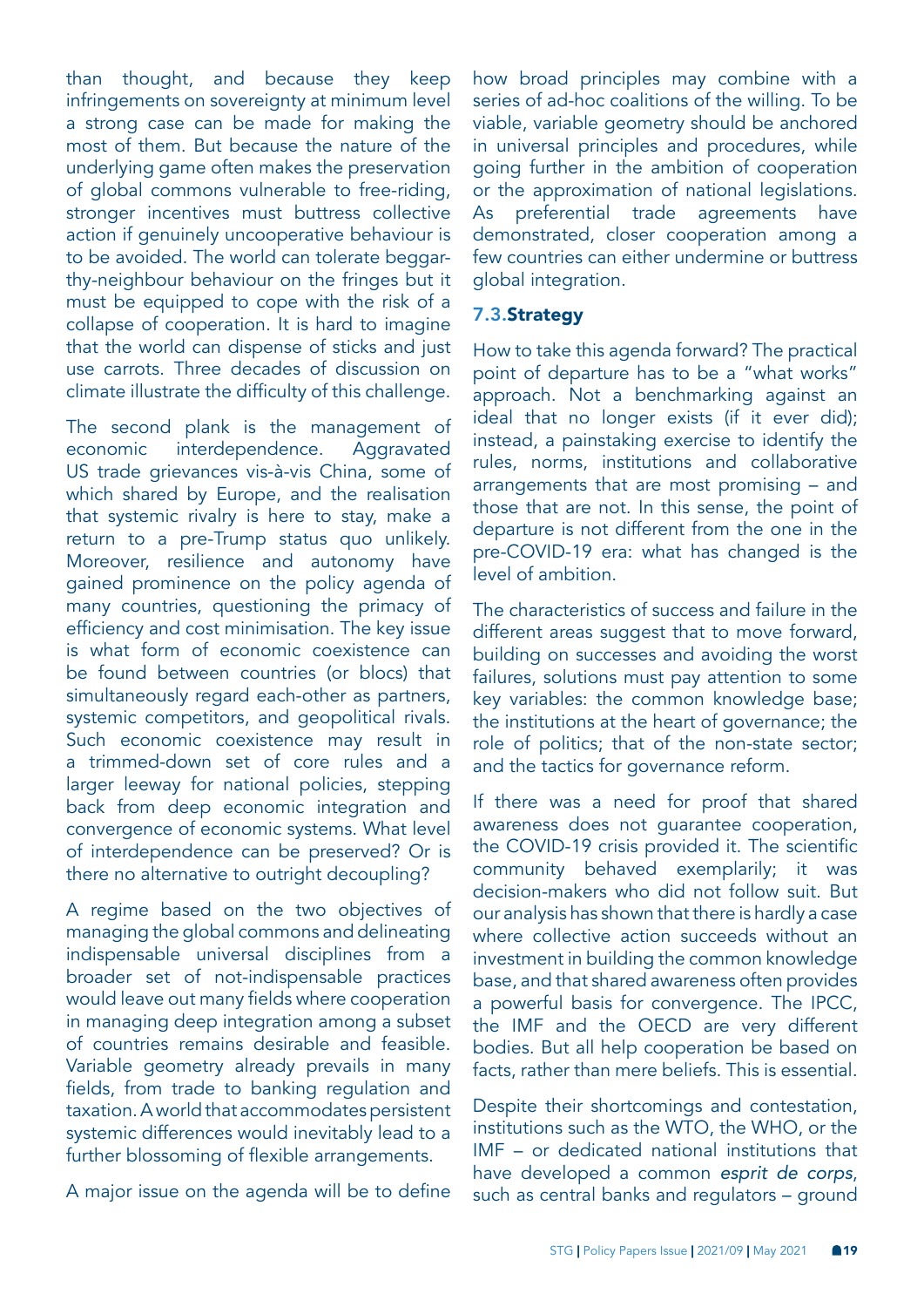their respective policy areas on common principles. The temptation to rely on bypass solutions is real, and they can be fruitful. But multilateral institutions need to be overhauled, not abandoned. Their functions cannot be replicated: the objective should be to radically reform their practices, while combining them with other mechanisms that have become indispensable.

Europe and the US face a stark choice in this respect. They benefit from a weight in the governance of international institutions that exceeds their current demographic or economic weight. They can hang on the their privilege, at the risk of delegitimising these institutions, or acknowledge it must be abolished, at the risk of losing influence or even letting institutions be conquered by emerging powers and possibly be put at the service of their own interests. This is not an easy choice. But it must be confronted. To rely on inertia is not strategy.

"

For a more ambitious agenda for collective action to bear fruits, it cannot represent a return to the status quo ante. We are facing a new world, and a new world needs new rules.

A related issue is that of the politics and leveraging high-level fora. Even the best multilateral arrangements atrophy when they lose political support and democratic legitimacy, as this translates into lack of resources, funding, popular acceptance and that intangible prerequisite of success: agency. Politics conditions their success. It can provide the needed "carpe diem" political push as with the G20-mandated overhaul of banking regulation or international taxation. It can also completely frustrate advances in bedrock policy areas such as trade, as under the Trump administration. It can reassert the states' and citizens' prerogatives, as in key areas of digital governance. And it can provide the push to overcome imperfect institutional arrangements, as in health and climate.

Across all policy areas, states and multilateral institutions are assisted (sometimes frustrated) by non-state actors, from business to epistemic communities and civil society. Private-sector dynamism is why dynamic returns of switching to clean technologies help frame a more optimistic narrative about our capacity to mitigate climate change. Building on that dynamism will be key. But private sector involvement can cut both ways: capture is why banking regulation or international taxation governance were stymied, and trade and financial rules bent to moneyed interests. In internet governance, it is the heart of the battle to recalibrate public and private interests. Equally important are robust epistemic communities and an active civil society: they advance cooperation in climate change, health and competition policy by helping provide the necessary evidence-based policy response. Acknowledging that hybrid governance models can perform better should not amount to surrender.

Finally, progress will have to involve bargaining and trade-offs across different policy areas and quid-pro-quos that allow the bridging of geopolitical interests (for example in quotas and weight in core international institutions). A "whole of global governance" approach defining a broader bargaining space is likely to be more successful than compartmentalised efforts which fail to see connections between policy areas.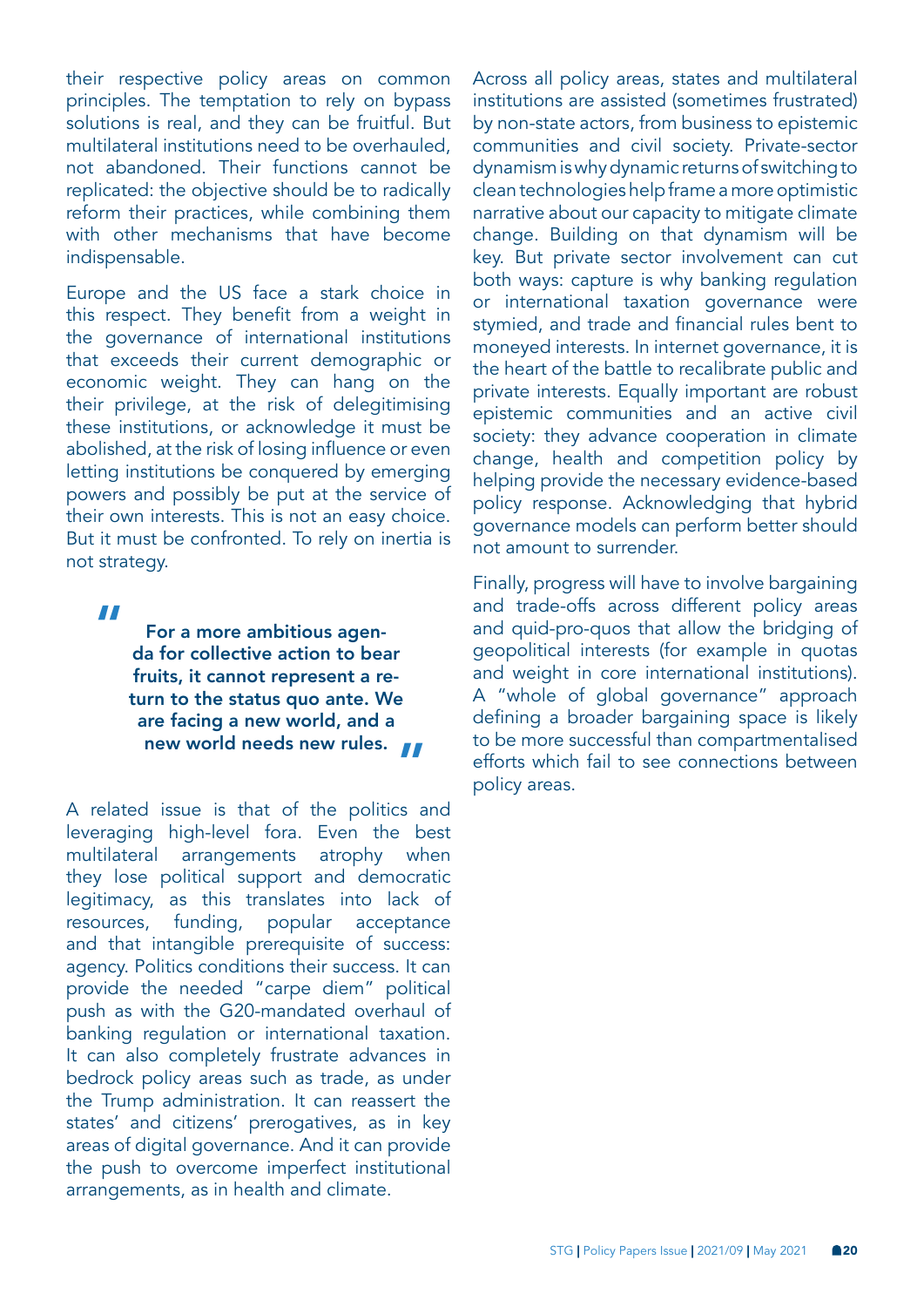# <span id="page-20-0"></span>**ENDNOTES**

[1](#page-2-0) See Richard Cooper's account of the mid-19th century attempts to organise a coordinated response to the spread of cholera in "International Cooperation in Public Health as a Prologue to Macroeconomic Cooperation", in *Can Nations Agree ?* edited by Richard N. Cooper et al., Brookings Institution, 1989.

[2](#page-2-0) See De Bolle, Monica, "Novel viral variants: Why the world should prepare for chronic pandemics", in *Eco*nomic Policy for a Pandemic Age: How the World Must Prepare, edited by Monica De Bolle, Maurice Obstfeld and Adam Posen, Peterson Institute for International Economics, April 2021.

[3](#page-2-0) See Hale, Thomas, David Held, and Kevin Young. 2013. Gridlock: Why Global Cooperation Is Failing When We Need It Most. Cambridge, UK: Polity.

[4](#page-2-0) See Gernot Wagner (2020), "[Compound Growth Could Kill Us or Make Us Stronger](https://www.project-syndicate.org/commentary/covid19-is-climate-change-on-steroids-by-gernot-wagner-2020-03?barrier=accesspaylog)", *Project Syndicate,* 18 March 2020.

[5](#page-4-0) Barrett, Scott, and Michael Hoel. 2007. "Optimal Disease Eradication." *Environment and Development Economics* 12(5): 627–52.

[6](#page-5-0) Barrett, Scott. 2009. "Rethinking Global Climate Change Governance." *Economics: The Open-Access, Open-Assessment E-Journal* 3: 1.

[7](#page-6-0) Nordhaus, William. 2015. "Climate Clubs: Overcoming Free-Riding in International Climate Policy." *Ameri*can Economic Review 105(4): 1339–70.

[8](#page-6-0) Zuboff, Shoshana. 2019. The Age of Surveillance Capitalism: The Fight for a Human Future at the New Frontier of Power. New York: PublicAffairs.

[9](#page-6-0) Mueller, Milton. 2017. Will the Internet Fragment?, Polity; O'Hara, Kieron, and Wendy Hall. 2018. Four Internets: The Geopolitics of Digital Governance. Centre for International Governance Innovation.

[10](#page-7-0) GDPR is based on a legalistic model, when there is a need to move to a supervision model relying on principle-based regulation, transparency and accountability.

[11](#page-7-0) Wu, Mark. 2016. "The China, Inc. Challenge to Global Trade Governance." Harvard International Law Jour*nal* 57(2): 261–324.

[12](#page-8-0) Proposals along these lines have been put forward by a group of Chinese and US scholars convened at the initiative of Jeffrey Lehman, Dani Rodrik and Yang Yao. See [US-China Trade Policy Working Group \(](https://rodrik.typepad.com/US-China Trade Relations - A Way Forward Booklet %28for print%29.pdf)2019).

[13](#page-8-0) See UNCTAD (2020).

[14](#page-8-0) Pointed out already in the 1990s by Bhagwati and his famous "spaghetti bowl" analogy. For a discussion of MFN and PTAs under current WTO law, cf Maruyama, Warren H. 2010. "Preferential Trade Arrangements and the Erosion of the WTO's MFN Principle" Stanford Journal of International Law 46(2): 177–98.

[15](#page-8-0) See Robert Lighthizer, [How to Set World Trade Straight,](https://www.wsj.com/articles/how-to-set-world-trade-straight-11597966341) Wall Street Journal, 20 August 2020.

[16](#page-8-0) Nye, Joseph S. 2017. "The Kindleberger Trap." *Project Syndicate.* [https://www.project-syndicate.org/com](https://www.project-syndicate.org/commentary/trump-china-kindleberger-trap-by-joseph-s--nye-2017-01)[mentary/trump-china-kindleberger-trap-by-joseph-s--nye-2017-01](https://www.project-syndicate.org/commentary/trump-china-kindleberger-trap-by-joseph-s--nye-2017-01) (February 17, 2021).

[17](#page-9-0) Excluding self-insurance through reserve accumulation. Source: Tharman report.

[18](#page-9-0) Betts, Alexander. 2011. Global Migration Governance. Oxford University Press: 1-33.

[19](#page-10-0) These issues have risen by an order of magnitude with the proliferation of national competition authorities and legal regimes.

[20](#page-11-0) Fox, Eleanor M. 2015. Antitrust Without Borders: From Roots to Codes to Networks. E15 Expert Group on Competition Policy and the Trade System.

[21](#page-12-0) Cuarles, Randal K. 2019. "The Financial Stability Board at 10 Years - Looking Back and Looking Ahead." Presented at the European Banking Federation's Banking Summit "Building A Positive Future For Europe," Brussels,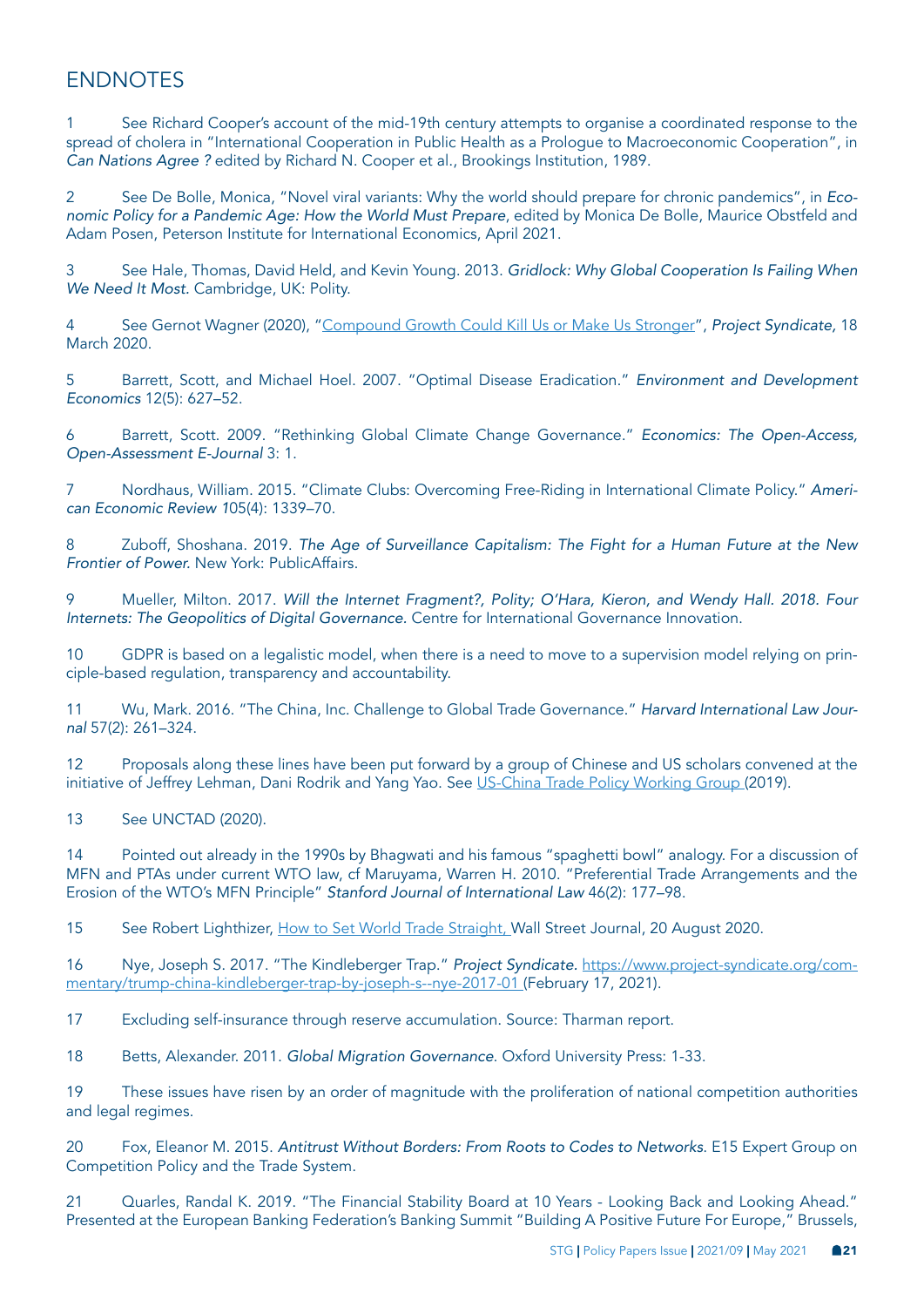#### <span id="page-21-0"></span>3 October 2019

[22](#page-12-0) Hauser, Andrew. 2021. "Andrew Hauser: From Lender of Last Resort to Market Maker of Last Resort via the Dash for Cash: Why Central Banks Need New Tools for Dealing with Market Dysfunction." [https://www.bis.org/](https://www.bis.org/review/r210113a.htm) [review/r210113a.htm \(](https://www.bis.org/review/r210113a.htm)April 28, 2021).

[23](#page-15-0) Rodrik, Dani. 2018. "What Do Trade Agreements Really Do?" *Journal of Economic Perspectives* 32(2): 73–90.

[24](#page-15-0) See Gelpern, Anna et al. 2021. [How China Lends: A Rare Look Into 100 Debt Contracts With Foreign Gov](https://www.aiddata.org/publications/how-china-lends)*[ernments.](https://www.aiddata.org/publications/how-china-lends)* AidData, Kiel Institute for the World Economy, Center for Global Development & Peterson Institute for International Economics. [https://www.aiddata.org/publications/how-china-lends](https://www.aiddata.org/publications/how-china-lends ) (April 19, 2021)

[25](#page-17-0) See Freedom House, *Democracy under siege,* Freedom in the world report 2021.

[26](#page-17-0) Wigell, Mikael et al. 2018. Geo-Economics and Power Politics in the 21st Century : *The Revival of Economic Statecraft.* Routledge.

[27](#page-17-0) National Security Council to the President (1950). [United States Objectives and Programs for National Se](https://digitalarchive.wilsoncenter.org/document/116191.pdf?v=2699956db534c1821edefa61b8c13ffe)[curity](https://digitalarchive.wilsoncenter.org/document/116191.pdf?v=2699956db534c1821edefa61b8c13ffe) (NSC-68 report).

[28](#page-17-0) See Sullivan, Jake, "[America Needs a New Economic Philosophy. Foreign Policy Experts Can Help](https://foreignpolicy.com/2020/02/07/america-needs-a-new-economic-philosophy-foreign-policy-experts-can-help/)", Foreign Policy, February 2020.